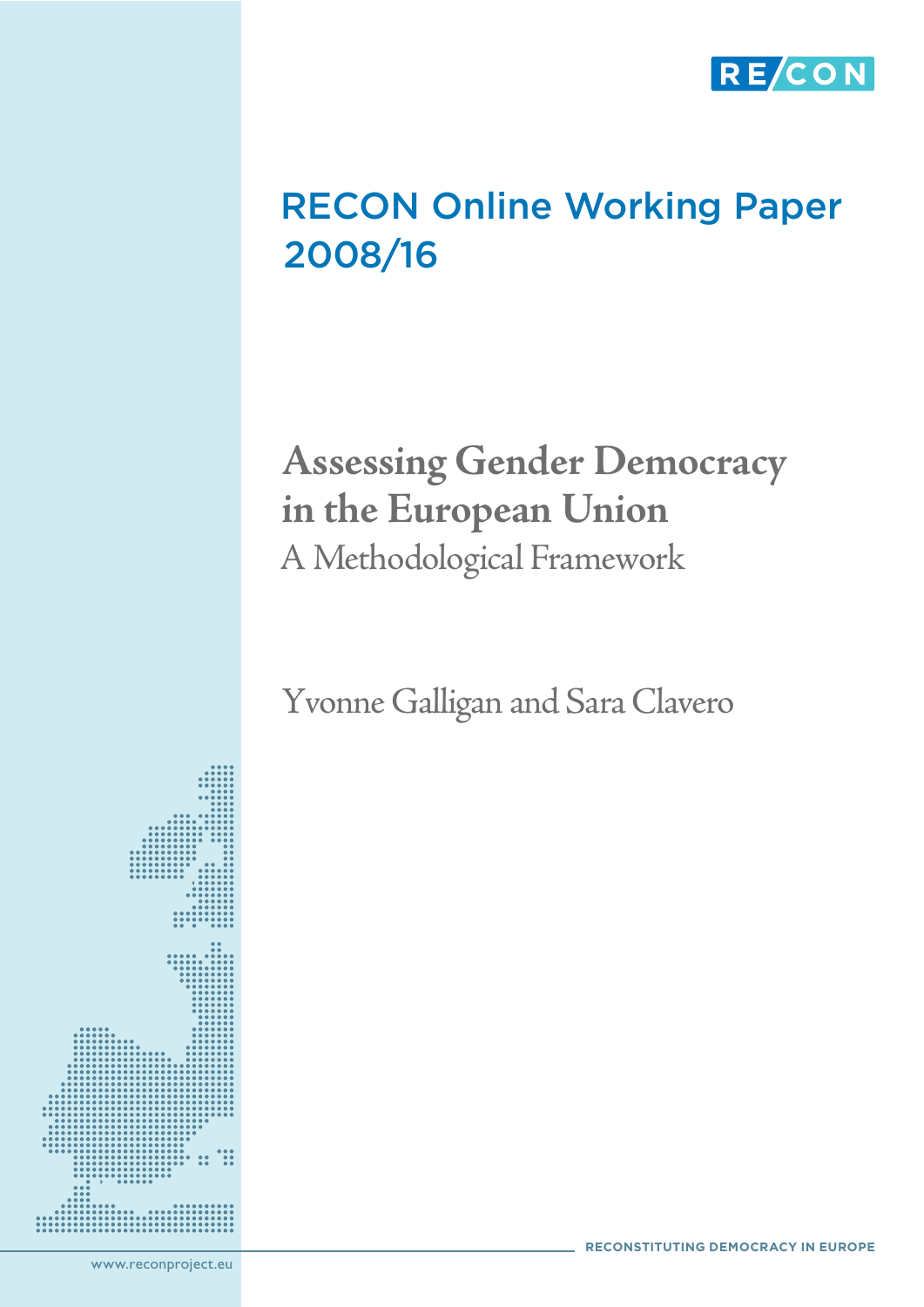## Yvonne Galligan and Sara Clavero **Assessing gender democracy in the European Union A methodological framework**

RECON Online Working Paper 2008/16 September 2008

URL: [www.reconproject.eu/projectweb/portalproject/RECONWorkingPapers.html](http://www.reconproject.eu/projectweb/portalproject/RECONWorkingPapers.html)

© 2008 Yvonne Galligan and Sara Clavero RECON Online Working Paper Series | ISSN 1504-6907

*Yvonne Galligan* is Reader in Politics and director of the Centre for Advancement of Women in Politics at Queen"s University Belfast. E-mail: [y.galligan@qub.ac.uk](mailto:y.galligan@qub.ac.uk)

*Sara Clavero* is Research Fellow at Queens University of Belfast*.* E-mail: <s.clavero@qub.ac.uk>

The RECON Online Working Paper Series publishes pre-print manuscripts on democracy and the democratisation of the political order Europe. The series is interdisciplinary in character, but is especially aimed at political science, political theory, sociology, and law. It publishes work of theoretical, conceptual as well as of empirical character, and it also encourages submissions of policy-relevant analyses, including specific policy recommendations. The series' focus is on the study of democracy within the multilevel configuration that makes up the European Union.

Papers are available in electronic format only and can be downloaded in pdf-format at [www.reconproject.eu.](http://www.reconproject.eu/) Go to Publications | RECON Working Papers.

Issued by ARENA Centre for European Studies University of Oslo P.O.Box 1143 Blindern | 0317 Oslo | Norway Tel: +47 22 85 76 77 | Fax +47 22 85 78 32 [www.arena.uio.no](http://www.arena.uio.no/)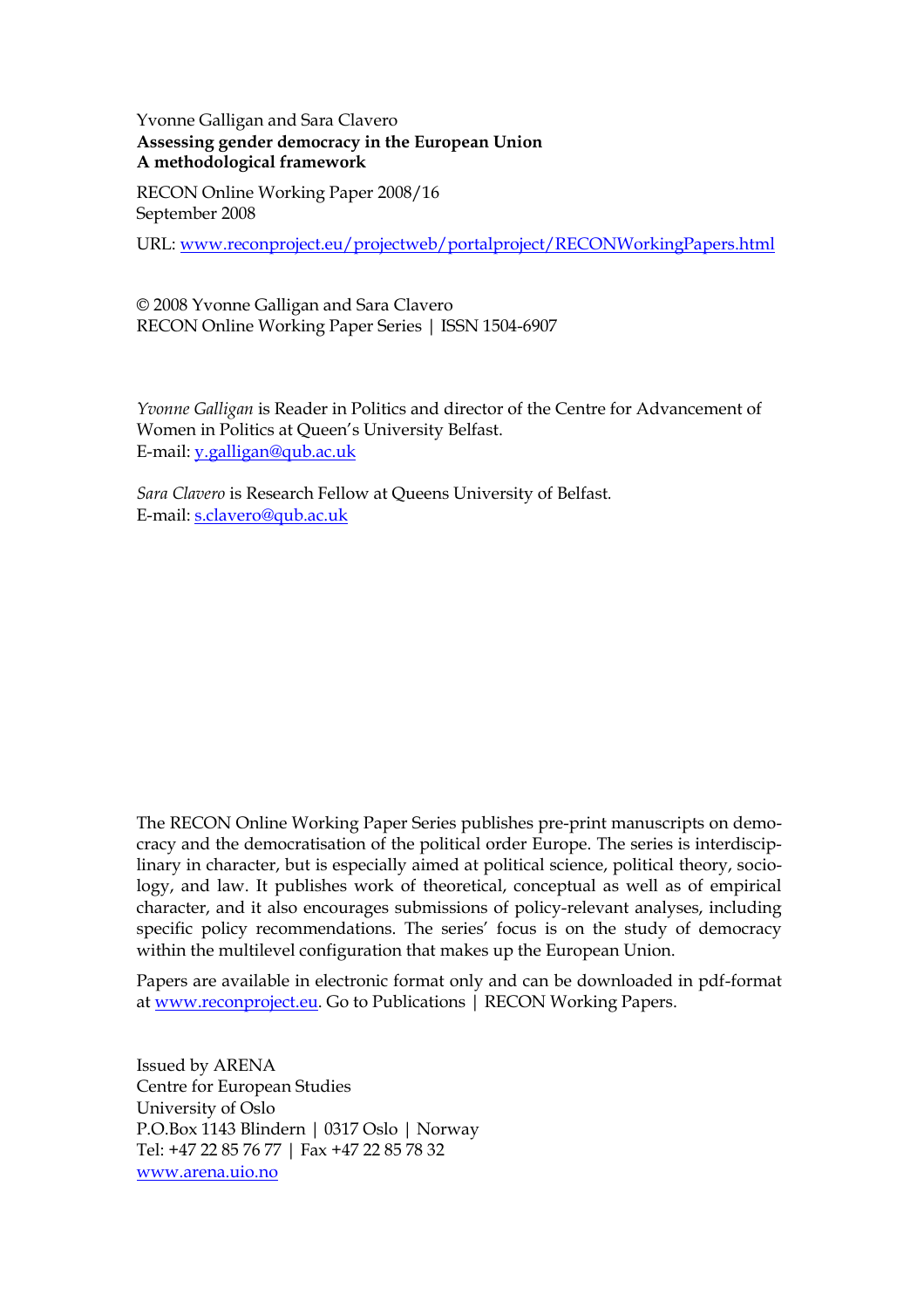# **Abstract**

This paper presents a methodological framework for assessing the quality of democracy in the European Union from a gender perspective. The methodology was developed in the context of a broader project that aims to derive a set of empirical indicators of democratic performance for the European Union, being undertaken within the EU funded project *Reconstituting Democracy in Europe* (RECON).

After describing the general background to the development of this methodology, the paper discusses a set of questions that needed to be addressed in the course of this research. These include: What do we exactly mean by 'gender democracy'? What are the purposes of this assessment? How can we move from abstract concepts such as "gender democracy" to observable indicators? Once a set of indicators has been derived, how should we use these in an assessment context?

In addressing these questions, the paper presents a variety of methodologies that have been adopted in established assessments of democratic performance, critically discussing their strengths and weaknesses as well as their applicability for an assessment of gender and democracy. This survey exercise exposes the complexities involved in the design and implementation of a methodology for a gender-sensitive assessment of democracy and the difficult choices encountered by the researchers at every step of the way.

# **Keywords**

Democracy – Democratic Deliberation – European Union – Gender policy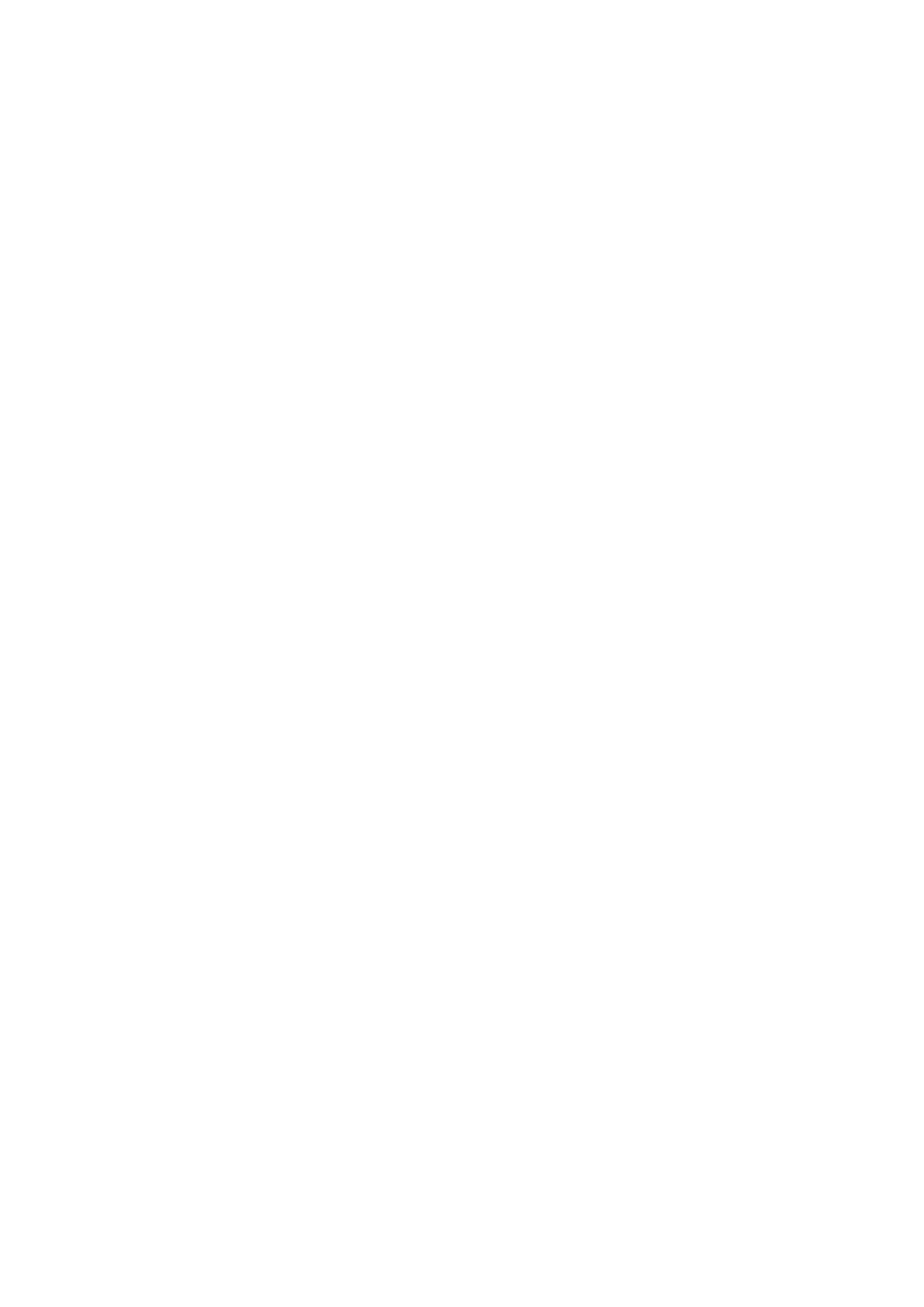# **1. Introduction**

This paper1 presents a methodological framework for assessing the quality of democracy in the European Union from a gender perspective. The methodology was developed in the context of a broader project that aims to derive a set of empirical indicators of democratic performance for the European Union, being undertaken within the EU funded project *Reconstituting Democracy in Europe* (RECON). The methodology presented here is therefore informed by the general theoretical framework underpinning this wider project. Nonetheless, in deriving a set of gendersensitive indicators of democracy in the EU, special emphasis was given to the need to firmly anchor them in feminist thinking on democracy.

There is a near-total absence of gender-sensitive indicators in established assessments of democratic performance, so one of the most obvious values of the work presented here is its contribution towards redressing such deficiencies. However, besides their potential use in general democracy assessments alongside other democracy indicators, the indicators of gender democracy presented in this paper were developed so that they could be put to use in specific gender democracy assessments. Therefore, this paper also aims to make a contribution to empirical research on gender and democracy.

After describing the general background to the development of a methodological framework for assessing gender democracy, the paper discusses a set of questions that needed to be addressed in the course of this research. These include:

- 1) What do we exactly mean by "gender democracy"?
- 2) What are the purposes of this assessment?
- 3) How can we move from abstract concepts such as "gender democracy" to observable indicators?
- 4) Once a set of indicators has been derived, how should we use these in an assessment context?

In addressing these questions, the paper presents a variety of methodologies that have been adopted in established assessments of democratic performance, critically discussing their strengths and weaknesses as well as their applicability for an assessment of gender and democracy. This survey exercise is particularly revealing, as it exposes the complexities involved in the design and implementation of a methodology for a gender-sensitive assessment of democracy and the difficult choices encountered by the researchers at every step of the way.

 $<sup>1</sup>$  An earlier version of this paper was presented at the international workshop "Methods for Studying"</sup> Gender and Political Participation" at the Department of Sociology, University of Crete (Rethymno, 30-31 May 2008). The authors would like to thank Drude Dalherup, Gayle Letherby, Brenda O"Neill, Yota Papageorgiou, Shulamit Reinharz, Janneke van der Ros, Serpil Sancar, Ana Espirito Santo and Alessandra Vincenti for their insightful comments and feedback on this paper.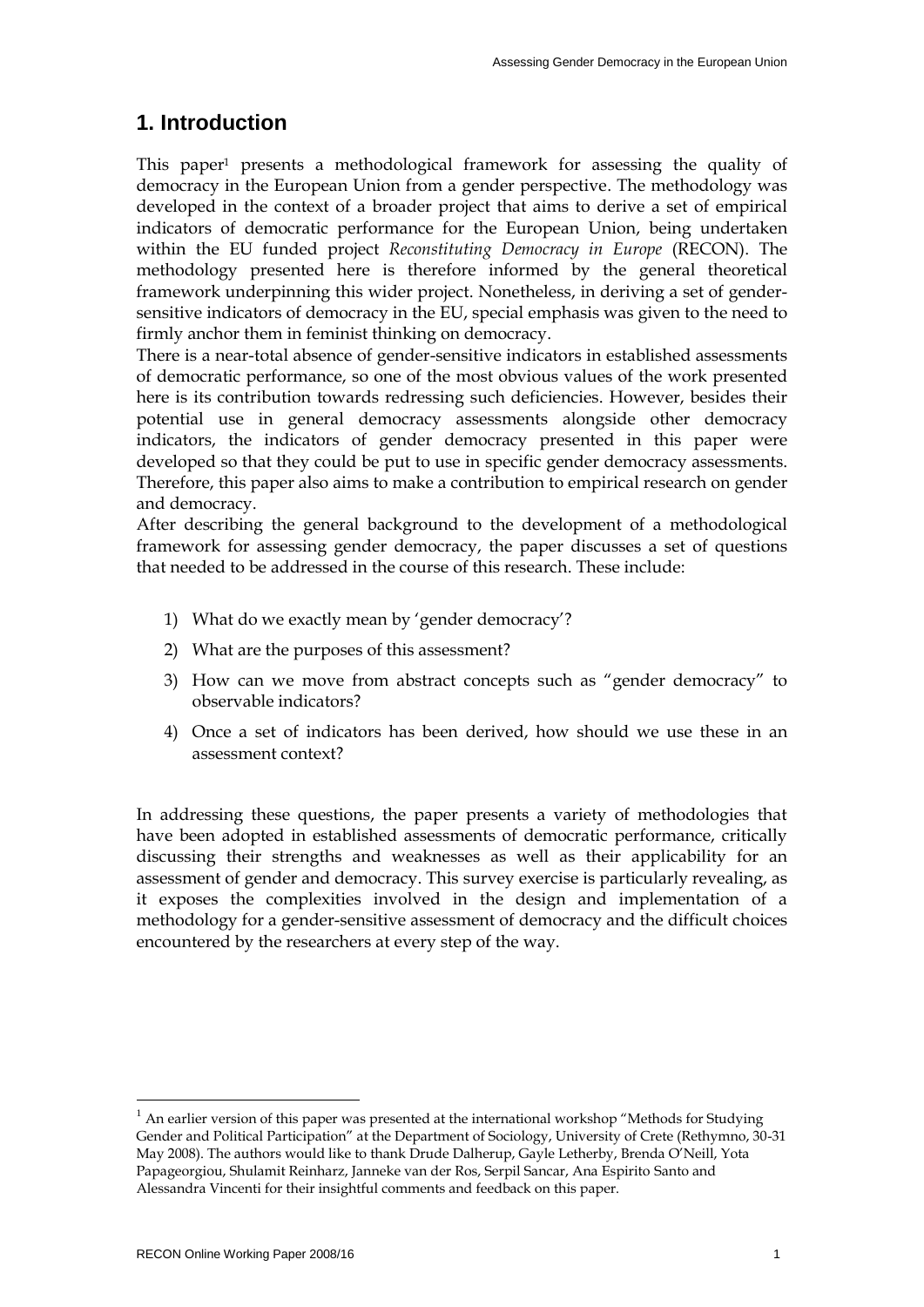# **2. Background and objectives**

In recent years, democratic performance assessments have become a widespread practice around the globe. These assessments come in different forms, as they use methodological frameworks that vary considerably in relation to the purposes of the assessment, definitions of democracy, choice of indicators, and assessment methods. Yet, if there is one feature that is shared by these assessment methodologies, it is that consideration of the gender dimensions of democracy and democratic practice is virtually absent. As a rule, these methodologies define the concept of democracy in gender-neutral terms so that the need to include gender-sensitive indicators of democratic performance is often neglected. One gender-sensitive indicator of democratic performance widely deployed in these assessments is the ratio of women in political office vis-à-vis men. Yet, when used on its own, this is too crude a measure of gender democracy, since it leaves other important dimensions of this concept largely unexplored.

Despite this generalised "gender blindness" of democracy assessments, little attempts have been made to redress such deficiencies. This stands in contrast with the amount of effort recently invested –by international organisations, national governments and supranational institutions – in developing gender equality indexes. Some examples include the UNDP gender development index (GDI) and gender empowerment measure (GEM)<sup>2</sup>; the World Economic Forum gender gap index<sup>3</sup>; Social Watch gender equity index<sup>4</sup>, Statistics Sweden gender equality index<sup>5</sup>, Equal Opportunities Commission (Great Britain) gender equality index<sup>6</sup>; and Statistics Norway gender equality index7, while a gender equality index for the European Union is currently under development<sup>8</sup>. These indexes typically comprise quantitative indicators (statistical data) measuring gender gaps in a variety of areas of social life (such as earnings and income, decision-making, employment, education and training, time use and care work, public attitudes and violence) with the purposes to raise public awareness of gender inequalities, to provide an evidential basis for policy making in this area, to monitor progress towards gender equality in a given polity and to empower women. In enhancing government accountability, gender equality indexes are often seen to have an important role in strengthening democracy (Breitenbach and Galligan 2006).

<sup>2</sup> UNDP, "Measuring inequality: Gender-related Development Index (GDI) and Gender Empowerment Measure (GEM)", available at: [http://hdr.undp.org/en/statistics/indices/gdi\\_gem/](http://hdr.undp.org/en/statistics/indices/gdi_gem/) (accessed 15 September 2008).

<sup>&</sup>lt;sup>3</sup> World Economic Forum, 'Global Gender Gap Index', available at: [http://www.weforum.org/en/initiatives/gcp/Gender%20Gap/index.htm \(](http://www.weforum.org/en/initiatives/gcp/Gender%20Gap/index.htm)accessed 15 September 2008). <sup>4</sup> Social Watch, "Gender Equity Index", available at: <http://www.socialwatch.org/en/avancesyRetrocesos/IEG/tablas/SWGEI.htm> (accessed 15 September 2008).

<sup>&</sup>lt;sup>5</sup> Statistics Sweden, 'Gender Equality Index', available at: [http://www.h.scb.se/SCB/BOR/SCBBOJU/JAM\\_HTM\\_EN/index.asp](http://www.h.scb.se/SCB/BOR/SCBBOJU/JAM_HTM_EN/index.asp) (accessed 15 September 2008).

<sup>6</sup> Equal Opportunities Commission, 'Gender Equality Index', available at: [http://www.gender](http://www.gender-agenda.co.uk/gei.aspx)[agenda.co.uk/gei.aspx](http://www.gender-agenda.co.uk/gei.aspx) (accessed 15 September 2008).

 $7$  Statistics Norway, 'Gender Equality Index', available at: [http://www.ssb.no/english/subjects/00/02/10/likekom\\_en/](http://www.ssb.no/english/subjects/00/02/10/likekom_en/) (accessed 15 September 2008).

<sup>8</sup> European Group of Experts on Gender and Employment, "Towards an EU gender equality index", available at: [http://www.mbs.ac.uk/research/europeanemployment/projects/gendersocial/documents/EU%20index%20fi](http://www.mbs.ac.uk/research/europeanemployment/projects/gendersocial/documents/EU%20index%20final%20report%20December%202003.pdf) [nal%20report%20December%202003.pdf](http://www.mbs.ac.uk/research/europeanemployment/projects/gendersocial/documents/EU%20index%20final%20report%20December%202003.pdf) (accessed 15 September 2008).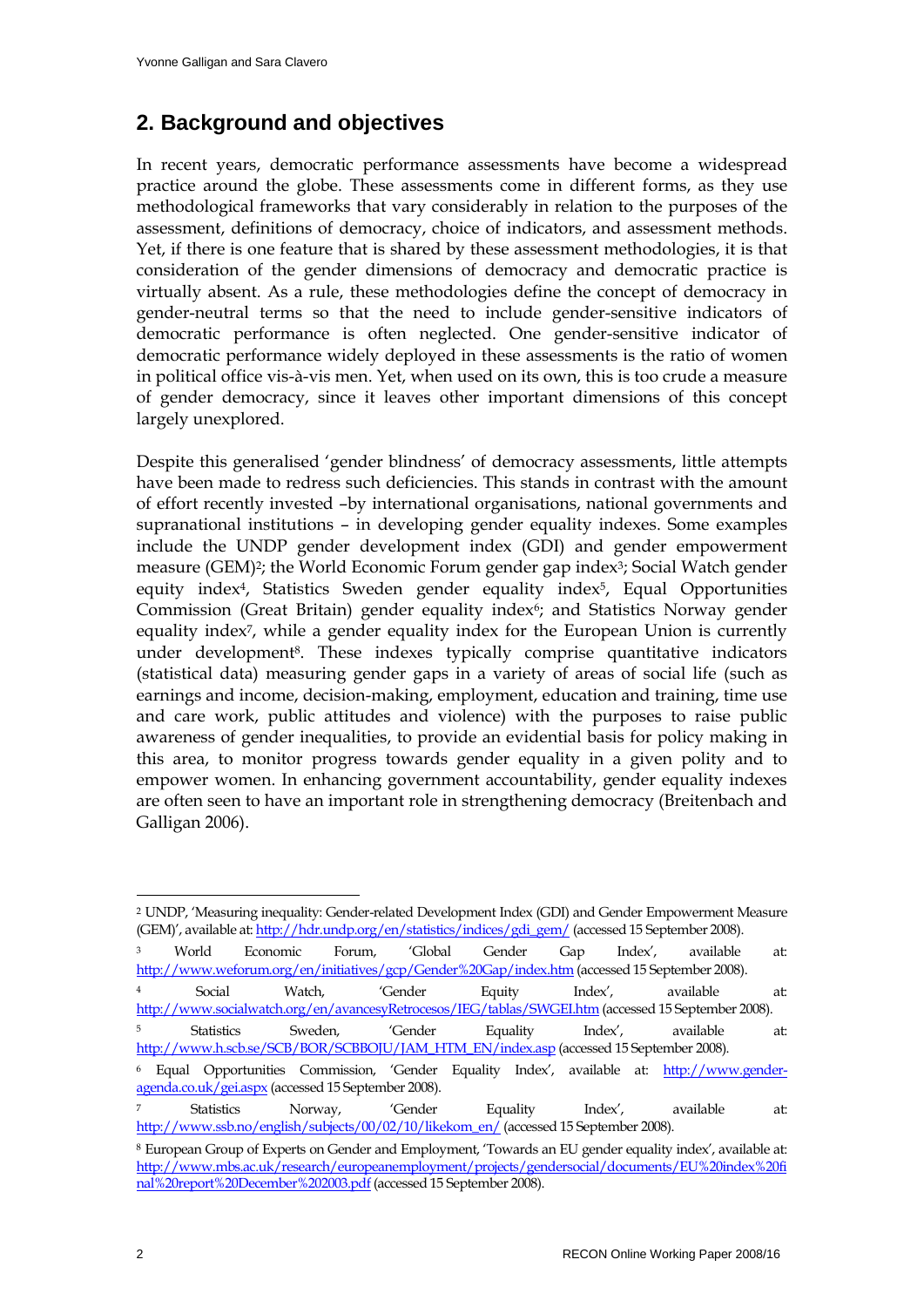However, there are no similar indexes aimed at assessing the extent to which democracy in a polity (or set of polities) is 'engendered'. One possible reason resides in the difficulties that are inherent in such a task; because democracy is a qualitative concept *par excellence* (Collier and Levitsky 1997), designing a gender democracy index calls for the development of different indicators to those typically contained in the gender equality indexes above mentioned. Unlike the concepts of "equality" and 'inequality', which gender equality indexes often operationalise in terms of numerically quantifiable gender gaps, the concept of democracy does not easily lend itself to quantitative indicators. It is for this reason that indexes of democracy very seldom use quantitative indicators only, but rather a combination of both. Yet, the development of a methodology for the assessment of gender democracy that combines quantitative and qualitative indicators is a complex task, involving questions of feasibility, reliability and objectivity that need to be addressed at every step of the process – from concept definition and operationalisation of indicators, to data collection and assessment methods.

The observation that democracy assessments are gender-blind may call for the inclusion of gender-sensitive indicators alongside other democracy indicators, but it does not justify the development of a distinctive methodology for assessing gender democracy. Given the wide variety of established methodologies for assessing democratic performance available, there is a question of whether a new assessment methodology is really needed for these purposes. For example, the UNDP has recently published a framework for generating pro-poor and gender-sensitive indicators of democratic performance in developing countries (UNDP 2006), but instead of developing a new methodology, this framework is firmly based on the International IDEA democratic audit methodology9. One of the main advantages of drawing on an established methodology (such as the IDEA democracy assessment) is that it ensures reliability, as this methodology has already received widespread application both in new and developed democracies after being field-tested in a number of countries.

However, the decision on whether to adopt a well-established methodology (and if so, which one) or else to develop a methodology tailor-made to the task at hand will very much depend on the purposes that a gender democracy assessment is aimed to serve. Given this, the first question that needs to be addressed in designing a gender democracy assessment methodology is: 'what do we want such an assessment for?' This is an important question, since choices regarding operationalisation, methods and implementation will be largely shaped by it.

Beetham (2004) distinguishes democracy assessments according to their purposes. A first type comprises assessments whose main purpose is scientific. The aim of these assessments is to stimulate research that explores the relationships between levels of democratisation and other socioeconomic, political and/or cultural variables with a view to identifying empirical correlations, generalisations and/or causal links between them. As these typically involve large-N comparative case-studies, these assessments are characterised by the use of quantitative data. The gender and politics scholarship contains numerous studies of this kind. What is distinctive about these studies is that the task of assessing democratic performance does not constitute an end in itself but is rather the point of departure for a larger research programme. For

<sup>9</sup> A fuller description of the IDEA democracy assessment methodology is provided in sections 4 and 5.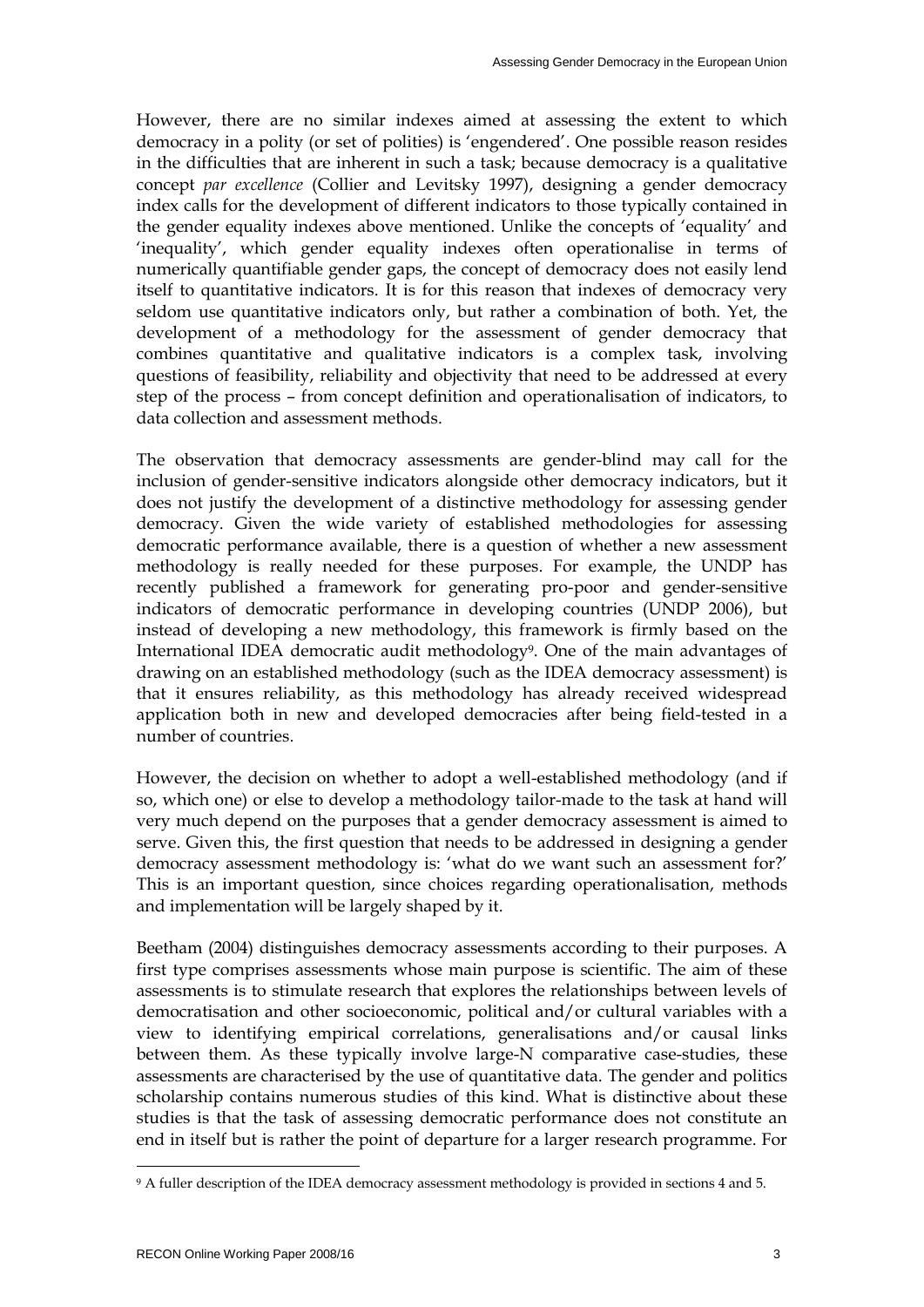example, Inglehart and Norris (2003) have explored the relationship between women"s presence in legislative office (a proxy for gender democracy) and other proxies for socioeconomic and cultural factors, such as educational attainment and public perceptions of women as political leaders.10 They have also explored the relationship between gender democracy and broader democratization trends, using democracy measures such as those provided by Freedom House.<sup>11</sup>

A second type of democracy assessments are those which assign overall scores of a country"s democratic performance with the goal of creating a world *league table*. Examples include the Freedom House and the Economist Democracy Index. The main purposes of these assessments are to serve as a guide for development assistance, to put pressure on governments to enact reforms and to track progress towards democratisation over time. Nonetheless, it should be noted that the purposes of this type of assessment and those described above are not mutually exclusive, since some assessments issue league tables which are then put to use in comparative analyses. One example is the Demos Everyday Democracy Index12, which explores the link between democracy scores and other measures of economic development, social trust, politics, diversity and equality.

A third type of democracy assessments are those whose primary purpose is to "make a contribution to a country"s process of democratisation" (Beetham 2004). The most prominent example is the International IDEA democracy audit. In addition to this overall purpose, the IDEA democracy audit aims to: a) raise public awareness about what democracy involves and to promote a public debate about what standards of democratic performance that citizens should expect, b) provide systematic evidence to substantiate citizen's concerns about the functioning of democracy and to set these concerns in perspective by identifying strengths and weaknesses, c) contribute to public debate about ongoing public reform and to help identify priorities and d) to provide an instrument for assessing how these reforms are working out in practice (*ibid*). In order to meet these objectives, the IDEA democracy assessment is a highly participatory exercise. Some characteristic features of this methodology include a preference for qualitative assessment methods, high context-sensitivity, and a resistance to the quantification of results.

These examples illustrate how assessment methodologies are largely determined by the purposes that they aim to serve. In order to avoid unnecessary duplication of past efforts, one possible strategy for developing a gender democracy assessment is to draw on an established methodology that closely matches its purposes. As already stated, our primary aim in developing a gender democracy assessment is to provide a more comprehensive picture of the gender dimensions of democratic performance than those provided in established mainstream democracy assessments and in gender equality indexes. This task entails going beyond female numerical presence in public office and taking into consideration a range of aspects of gender democracy which have been overlooked. Yet, in addition to these overall objectives, one key aim of this exercise is to conduct a comparative research programme that investigates the factors

<sup>10</sup> For similar studies, see also Kenworthy and Malami (1999), Reynolds (1999),

<sup>11</sup> A fuller description of the Freedom House democracy assessment is provided in section 5

<sup>&</sup>lt;sup>12</sup> Demos, 'The Everyday Democracy Index', available at: [http://www.demos.co.uk/files/EDI\\_all%20chapters.pdf](http://www.demos.co.uk/files/EDI_all%20chapters.pdf) (accessed 15 September 2008).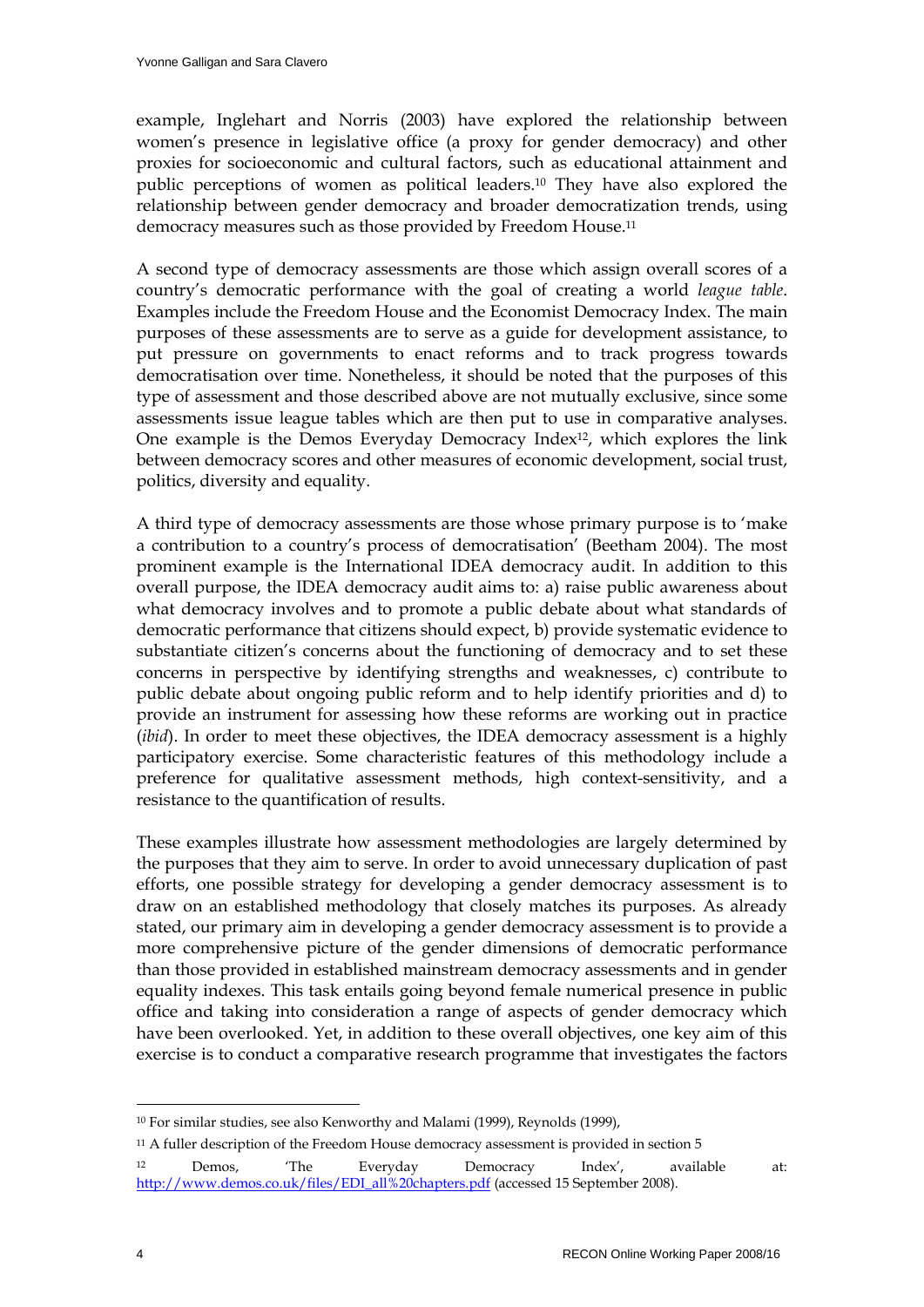that facilitate and obstruct the process of "engendering" democracies in the European Union multi-level system.

Since a primary aim of assessing gender democracy in the EU is to use the results for comparative research13, Beetham"s categorisation of democracy assessments according to their purposes suggests a choice of quantitative over qualitative approaches. However, there is a question over the adequacy of quantitative methodologies for meeting the other overall objectives of our gender democracy assessment exercise described above, i.e., to provide a comprehensive picture that goes beyond female numerical presence. In this regard, qualitative approaches have important strengths that can work to offset the limitations of quantification. The question of how to develop a gender democracy assessment methodology that strikes a balance between these two different approaches while at the same time meeting its principal objectives is discussed in section five below.

# **3. Defining Gender Democracy**

Democracy is a concept that is highly contested, and therefore a concept that is not easy to define. Although there have been endless disputes over its meaning, democracy assessments tend to define the concept of democracy in procedural terms – i.e., as a political system characterised by the presence of a set of rules and institutional arrangements for arriving at collective decisions. Procedural definitions of democracy can be traced back to the influence of Schumpeter's seminal work, *Capitalism, Socialism and Democracy*, in which democracy is defined "as an institutional arrangement for arriving at political decisions in which individuals acquire the power to decide by means of a competitive struggle for the people's vote' (Schumpeter 1947: 269). This definition was further refined by Huntington, for whom democracy is a political system where "the most powerful collective decision makers are selected through fair, honest and periodic elections in which candidates freely compete for votes and in which virtually all the adult population is eligible to vote" (Huntington 1991: 7). Procedural definitions of democracy were operationalised by Robert Dahl (1971) and since then, they have been extensively used in democracy assessments. Making a distinction between democracy as an ideal system and a set of institutional arrangements that imperfectly approximates that ideal (a system which he calls *polyarchy*) Dahl provides an operational definition of polyarchy in terms of eight institutional requirements that need to be in place (Dahl 1971: 5).<sup>14</sup>

The main advantage of procedural definitions of democracy is that they are easy to operationalise. However, democracy assessments relying on procedural definitions have been criticised for rendering those assessments a simple exercise of "ticking boxes'. The main criticism is that the mere presence of certain institutions and practices in a polity does not guarantee its democratic nature. For example,

<sup>13</sup> However, while creating a "league table", providing an evidence-base for policy makers or contributing to public debate do not figure among the primary aims of this gender democracy assessment, this does not mean it might not serve these purposes. The point made here is, rather, that such purposes should be considered as "secondary" only.

<sup>14</sup> These requirements are: 1) Freedom to form and to join organisations; 2) Freedom of expression; 3) Right to vote; 4) Eligibility for public office; 5) Right of political leaders to compete for votes and support; 6) Alternative sources of information, 7) Free and fair elections and 8) Institutions for making government policies depend on votes and other expressions of preference.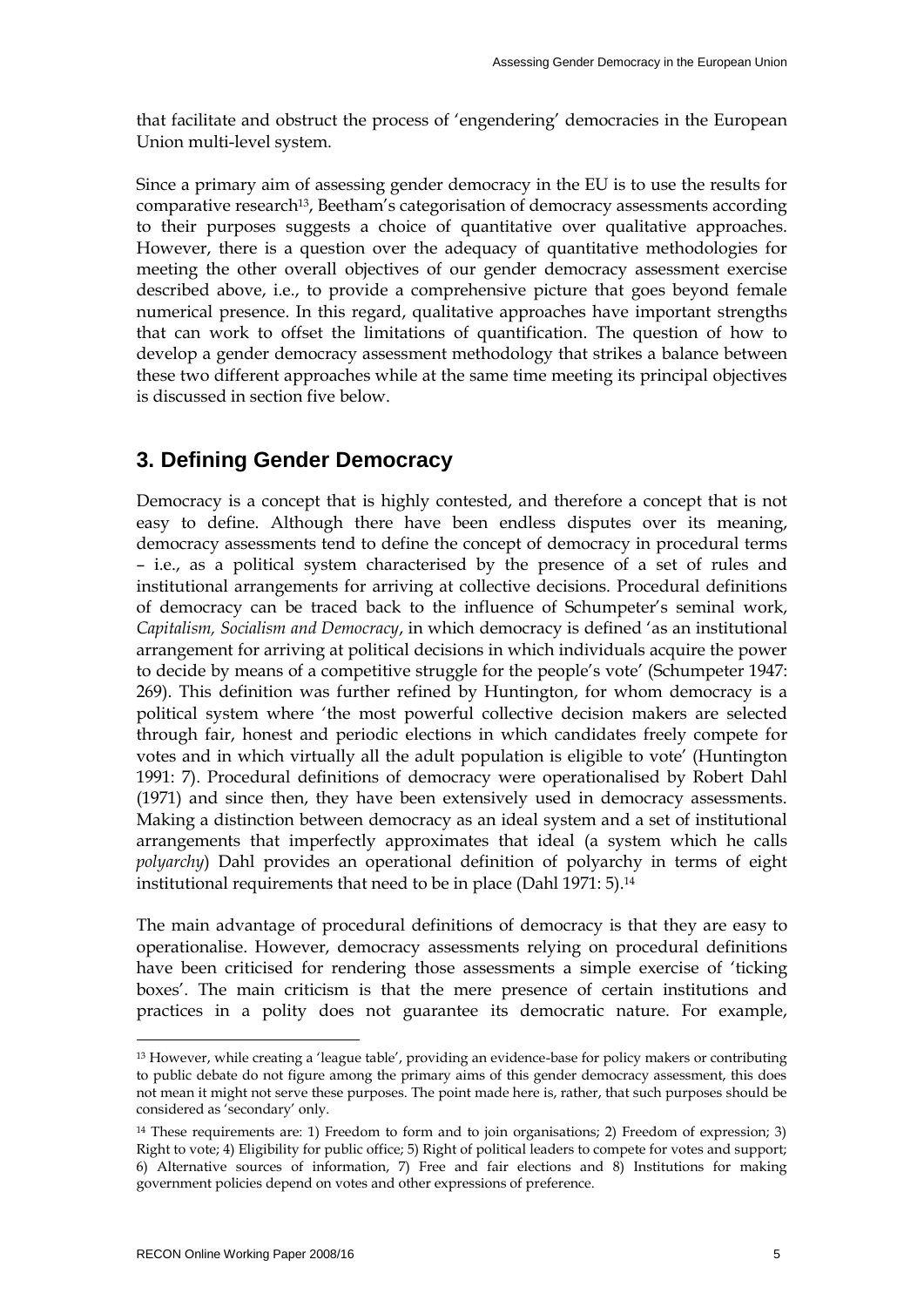democracy assessments based on procedural definitions of democracy allow for the possibility that a political system from which women are to a large extent excluded nonetheless receives a high score on democratic performance. In trying to redress these deficiencies, the International IDEA assessment methodology (Beetham et al. 2002) emphasises the need to start from a substantial, rather than a procedural, definition of democracy – that is, a "thicker" definition which characterises democracy in terms of a set of normative principles against which institutional rules and practices should be judged. The International IDEA methodological framework defines democracy as a form of rule based on 1) public control over public decisionmaking and decision makers and 2) equality between citizens in the exercise of that control (*ibid*). While it recognises that democratic norms are realised in practice through a set of institutions, it insists that those institutions cannot be labelled as "democratic" unless they embody, or serve to realise, those democratic principles.

It should be noted, however, that the fact that an assessment methodology is informed by a definition of democracy in terms of public control with political equality does not automatically entail that it will be gender-sensitive. The question here is how the principle of political equality is conceptualised. Indeed, the assumption that this democratic principle can be realised through formal rights of participation and representation which are equally granted to all the adult population – irrespective of gender – constitutes one of the central feminist criticisms of liberal democracy.15 This understanding of political equality, according to critics, presupposes an abstract idea of the individual which, being blind to gender differences, has effectively led to women"s exclusion from democratic structures (Phillips 1991). At any rate, the question of how political equality should be understood is a contentious matter, even among feminists – while there is broad feminist consensus that women"s overt exclusion from democratic structures of representation and participation represents a 'gender democracy deficit' which needs to be redressed<sup>16</sup>, there is no similar consensus over the question of how an "engendered" democracy should look like. Thus, while identifying a democratic system where the principle of political equality has been obviously contravened may be a straightforward matter, defining an ideal democratic system in which this democratic principle has been fully realised is a more problematic task.

The difficulties in articulating a concept of political equality are nicely illustrated by the different ways in which a related concept – that of "parity" – has been understood. Anne Phillips uses the term parity to indicate "a rough equality between the proportion of women and men elected' (1995: 59). From this perspective, the main

<sup>15</sup> These include, amongst others: the right to vote and stand for election, the right to sign a petition the right of free association, etc.

<sup>16</sup> This is one of the main claims underlying feminist demands for political equality. According to the scholarship these gender democratic deficits have come about in two ways. First, because formal democratic processes in liberal democracies take abstract individual interests and majority rule as the primary material for political decision-making, social groups who are either in numerical minority or have been marginalised due to a history of structural disadvantage (e.g., women) are rendered invisible. Second, because in liberal democratic practice political decisions are not in need of justification beyond the rationale of the voting procedure itself, the experiences and interests of dominant groups in society (e.g., men) become universalised and established as a norm, resulting in a phenomenon which Iris Young  $(1990: 58-59)$  termed 'cultural imperialism' – a situation in which the dominant group(s) in society project their own experiences, interests and perspectives as representative of humanity, while those of marginalised groups are silenced or at best forced to be articulate in the languages of the dominant groups (Young 2000: 141-142).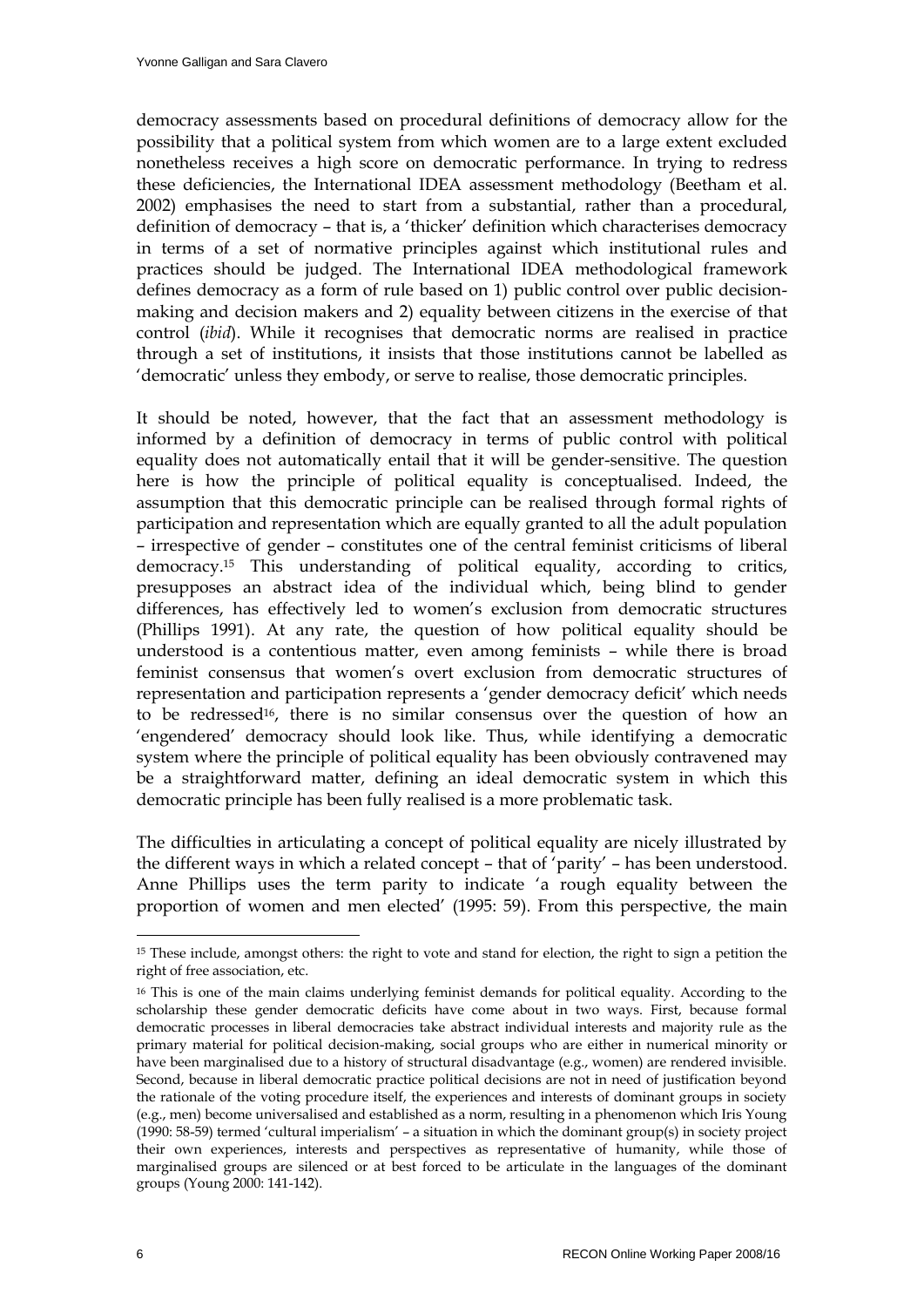institutional requirements to achieve parity take the form of affirmative action strategies, such as gender quotas. A similar, though somehow "thicker", conception of is provided by Vogel-Polsky, who defines parity democracy in terms of a powersharing between women and men rather than simply in terms of equal presence (Vogel-Polsky 2000).17 The main institutional mechanisms to achieve parity understood as such would include not only quotas, but a variety of other affirmative action strategies aimed at empowering women. Despite their differences, a feature that both Phillips" and Vogel-Polsky"s conceptions of parity democracy have in common is that they are based on a "thin" understanding of equality that leaves out more subtle issues of inclusion, group recognition and equal respect in political deliberation and decision-making. In contrast to these views, Nancy Fraser defines 'participatory parity' in substantive terms, as an ideal of justice requiring social arrangements that permit all to participate as peers in social life (Fraser 1998: 28-29). What is distinctive about Fraser's formulation of parity participation is its normative character; as it establishes a link between the concept of democracy with an ideal of justice that has long been neglected both by theorists of justice and of democracy (Fraser 2005: 74). The link between justice and democracy is further explored in her more recent work, where Fraser emphasises the importance of the political, arguing that this constitutes the realm where struggles over justice claims of redistribution and recognition are carried out. In her view, the political constitutes the arena where questions of who is included and excluded from the circle of those entitled to justice claims are decided, as well as establishing the rules and procedures for resolving contests in relation to those claims (*ibid*). Thus, when women are deprived of the possibility of participating as peers vis-à-vis men in the political realm, this represents a distinctive type of injustice which, though related to economic and cultural injustice, cannot be simply reduced to either of them.

However, while the concepts of 'equality' or 'equity' are essential for defining 'gender democracy", the latter is a broader concept which encompasses other elements that should be taken into account. Thus, in defining gender democracy it is essential that in addition to the norm of equality, the principle of public control – and associated norms, such as accountability – is not lost. An additional challenge in defining gender democracy for assessment purposes is that the definition should both capture the multi-dimensional nature of gender democracy and be operationalisable in principle. However, the conditions of meaningfulness of operationality seem to be mutually contradictory.<sup>18</sup>

Summing up, for the purposes of developing an assessment methodology, there are four basic requisites that a definition of gender democracy should fulfil. These are:

- 1. That it is informed by a substantive, rather than procedural, conception democracy;
- 2. That that it enables an articulation of the principle of political equality which takes into account issues of inclusion, recognition and equal respect;

<sup>&</sup>lt;sup>17</sup> This definition draws on the concept of parity democracy as introduced by the Council of Europe in the mid-1990s.

<sup>18</sup> Thus a "thick" definition of gender democracy will be too abstract to render it operational for assessment purposes, while a "thin" definition will be easy to operationalise but will not encapsulate the meaning of the concept in all its richness.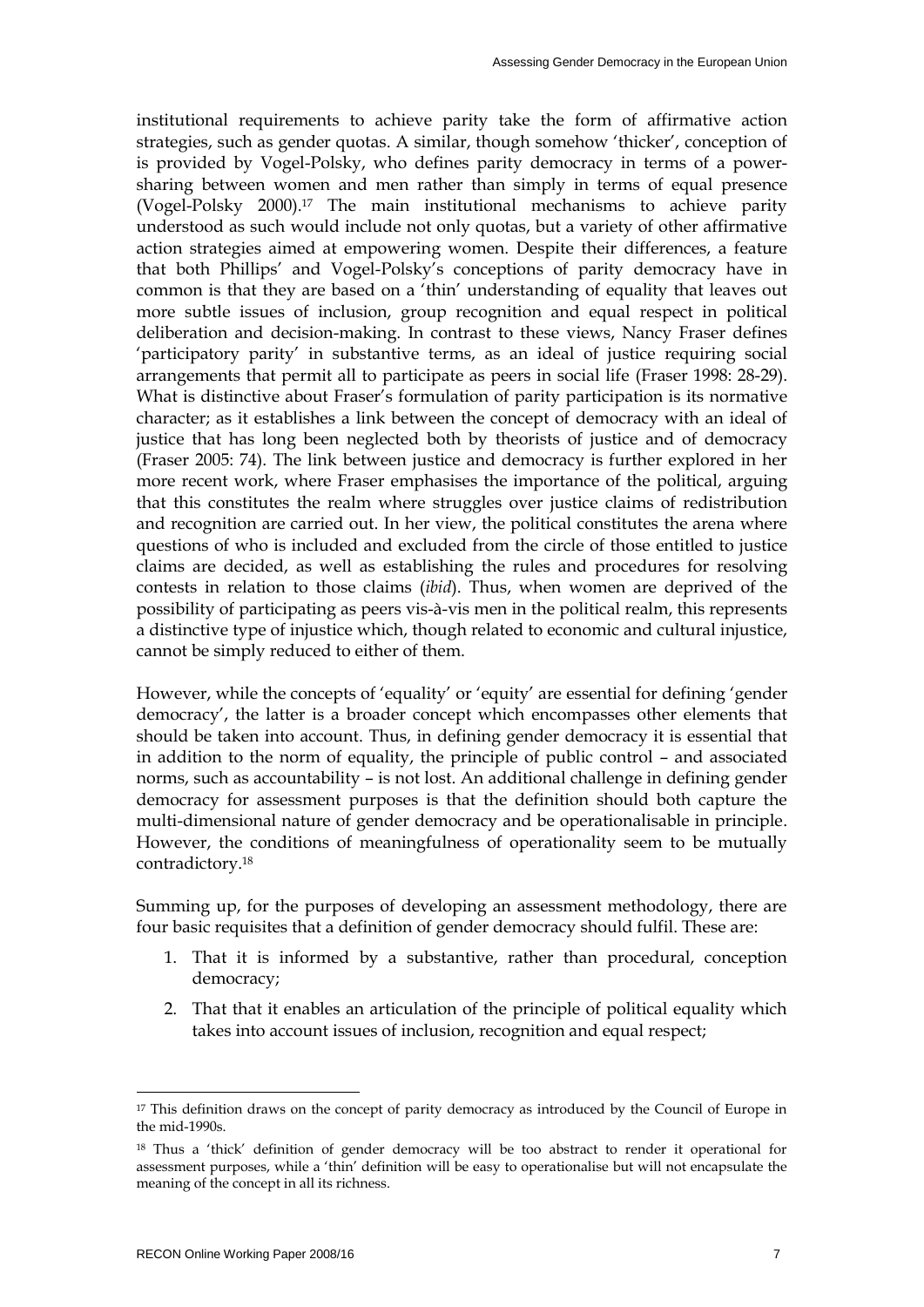- 3. That it is not single–focused on either the principles of political equality or popular control, but rather gives equal weight to both;
- 4. That it can be rendered operational in principle.

In this context, deliberative democracy offers an ideal framework for the formulation of a definition of gender democracy that fulfils these provisos. According to deliberative democracy theory, what makes a political decision democratically legitimate is not that it has majoritarian support, but rather that it has been critically examined by 'qualified and affected members of the community' through a reasongiving practice. In other words, a legitimate decision is one that can be consented to after withstanding scrutiny by those that are bound by it (Habermas 1998). Yet, for deliberation to be democratic, the requirement of rationality, while essential, is not sufficient since, in order to conform to the democratic principles of political equality and popular control, deliberation must be public and it must also be inclusive (Young 2000: 21-26). This entails, first, that deliberative practices must be open, that is, that they are conducted publicly and in full view of all affected members of the community. Second, it entails that deliberative practices must include, on equal terms, all affected members of the community. And third, it entails that decisions must be justified to all affected members and are accepted by all in a free and non-coercive debate. (Gutmann and Thompson 2004: 3-7; Eriksen and Fossum 2002: 402). Thus, according to deliberative democracy, a political decision is to be considered "democratic" if it fulfils the principles of inclusion, political equality, publicity and reasonableness (Young 2000: 21-26).

Models of deliberative democracy are also particularly suited for exploring democratic performance in a multi-level polity like the European Union, since it has a number of strengths when compared to other approaches. First, it is contended that deliberative models of democracy are able to break the conceptual link between democracy and the nation-state. While other models of democracy (e.g., aggregative models) take the nation-state as a template, equating democracy with its core institutions and procedures and with an idea of sovereignty as territorially-bounded and sustained by national identities (Eriksen and Fossum 2000: 6) deliberative models, by contrast, do not tie the concept of democracy to a particular territory, or to a values-based community based on a common ethnicity or nationality, but regard the existence of diversity and difference as being conducive to democracy rather than an obstacle to it.19 Second, deliberative democracy does not tie the concept of democracy and democratic legitimacy to a particular organisational form (e.g., majoritarian parliamentarianism) or procedure (aggregation of interests through voting), both of which are commonly found in liberal nation states but are much less in evidence at the supranational level of EU governance. Third, deliberative models of democracy distance themselves from arguments proposing that EU legitimacy does not derive from its democratic nature, but rather from its efficiency in solving common problems that member states can no longer deal with on their own (Majone 1998; Moravcsik 1998). This view is criticised by the defenders of deliberative democracy on the grounds that it is premised on a "consequentialist notion of legitimation" (Eriksen and Fossum 2004: 439). In their view, democracy cannot be defined in terms of "output" efficiency alone, because this is an insufficient condition to call a government

<sup>19</sup> Here we exclude civic-republican versions of deliberative democracy, which rely on the idea of a *res publica* based on common values.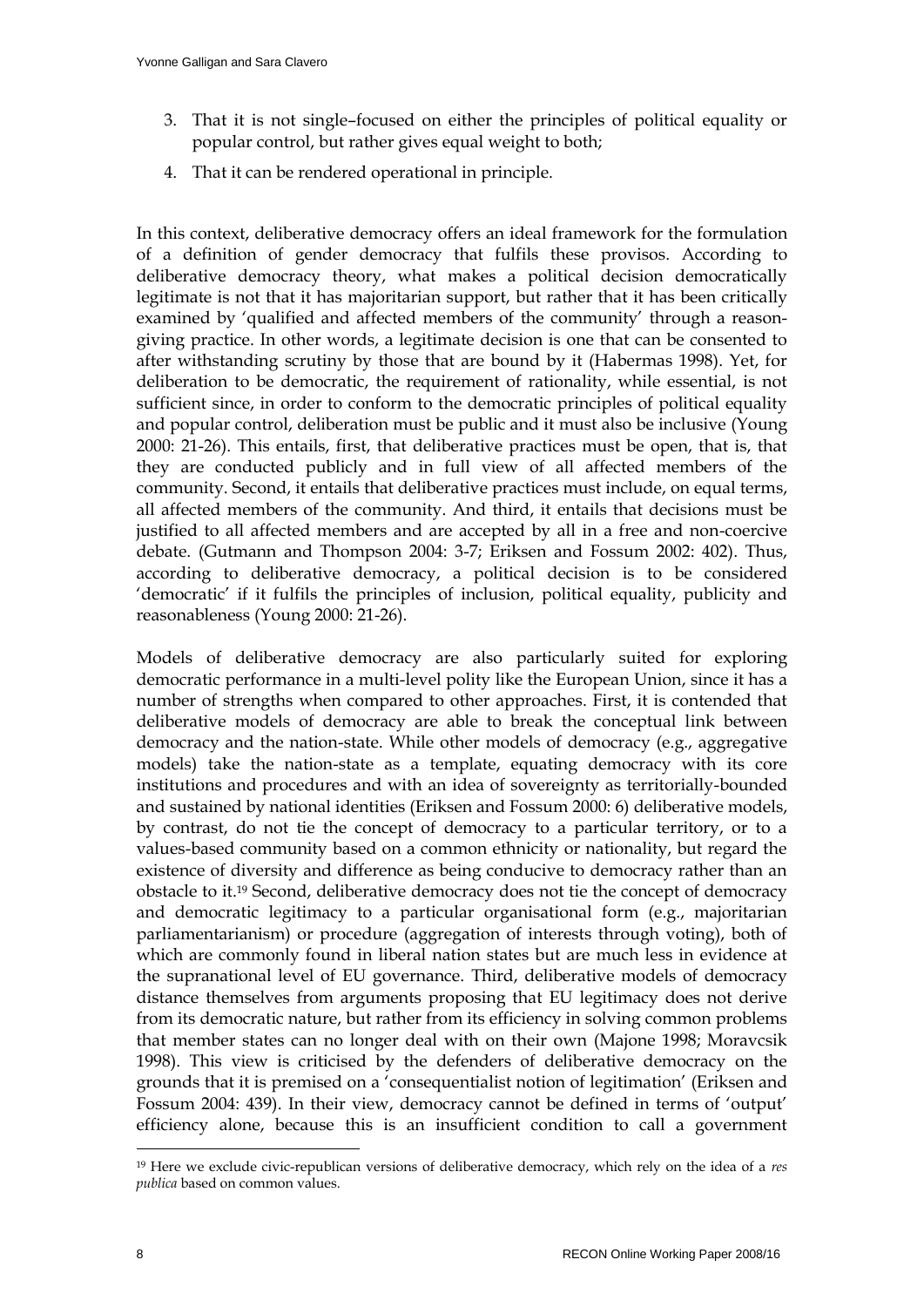democratic: even a technocracy or a benign dictatorship might succeed in aligning policy outputs with citizens preferences (Lord 2007).

Although deliberative democracy provides a valuable tool for developing a methodology for assessing gender democracy, one problem is the lack of operationalisation of its main criteria. The reason is that deliberative democracy remains primarily a theoretical model, with very few concrete articulations or practical features linking its principles with the institutions and the procedures required to realise those principles in practice. Yet, some empirical research has begun to provide answers to questions such as the role played by political institutions in forging democratic deliberation, the contextual factors that are conducive to deliberative politics and the impact of democratic deliberation on the quality of policy processes and outcomes (Batchiger and Steiner 2005). Most of this research has mainly focused on domestic settings, especially legislatures (Steiner et al. 2004), though there are a few studies available that focus on other political arenas, such as international governance (Johnstone 2003; Nanz and Steffek 2005) and the European Union (Joerges and Neyer 1997; Magnette 2004; de la Porte and Nanz 2004; Naurin 2007). In general, empirical deliberative democracy treats the main assumptions of this theory as hypotheses to be tested in the real world of politics, yet there are a few studies which use the normative criteria of deliberative democracy as a "yardstick" against which the democratic quality of political decision-making in a given political system can be assessed (Nanz and Steffek 2005; Stie 2007).<sup>20</sup> In the next two sections, we explore how this research can be applied to the design of a framework for assessing gender democracy in the EU.

# **4. Deriving gender democracy indicators**

In the previous section, the concept of gender democracy was informed by the four normative criteria of deliberative democracy, as spelled out by Young: inclusion, political equality, reasonableness and publicity (2000: 23-25). However, in order to use the criteria of deliberative democracy as a yardstick against which assessments of gender democracy in the EU can be made, these need to be operationalised in a set of observable indicators. In carrying out this task, we were guided by the following conditions.

- 1. *Coherence*: In order to ensure a tight conceptual connection between the definition of gender democracy, the normative criteria against which assessments are made and the observable indicators derived from those criteria, the indicators should be firmly grounded in feminist theory and research on democracy. This entails that the formulation of gender democracy should also take into consideration feminist variations of deliberative democracy.
- 2. *Universality*: Since one of the core purposes of this gender democracy assessment is to undertake comparative analyses across countries, governance

<sup>20</sup> Evidence of the presence of deliberative modes of interaction among political actors does not automatically render these processes democratic, since democratic deliberation requires not only that participants adhere to the logic of arguing but also that the principles of public control and political equality are observed: "If deliberation is non-inclusive and if citizens do not have the chance to affect the formulation of a policy, deliberative governance can at best be deliberation for the people, but can hardly suffice the criterion of being deliberation by the people" (Neyer 2006: 782).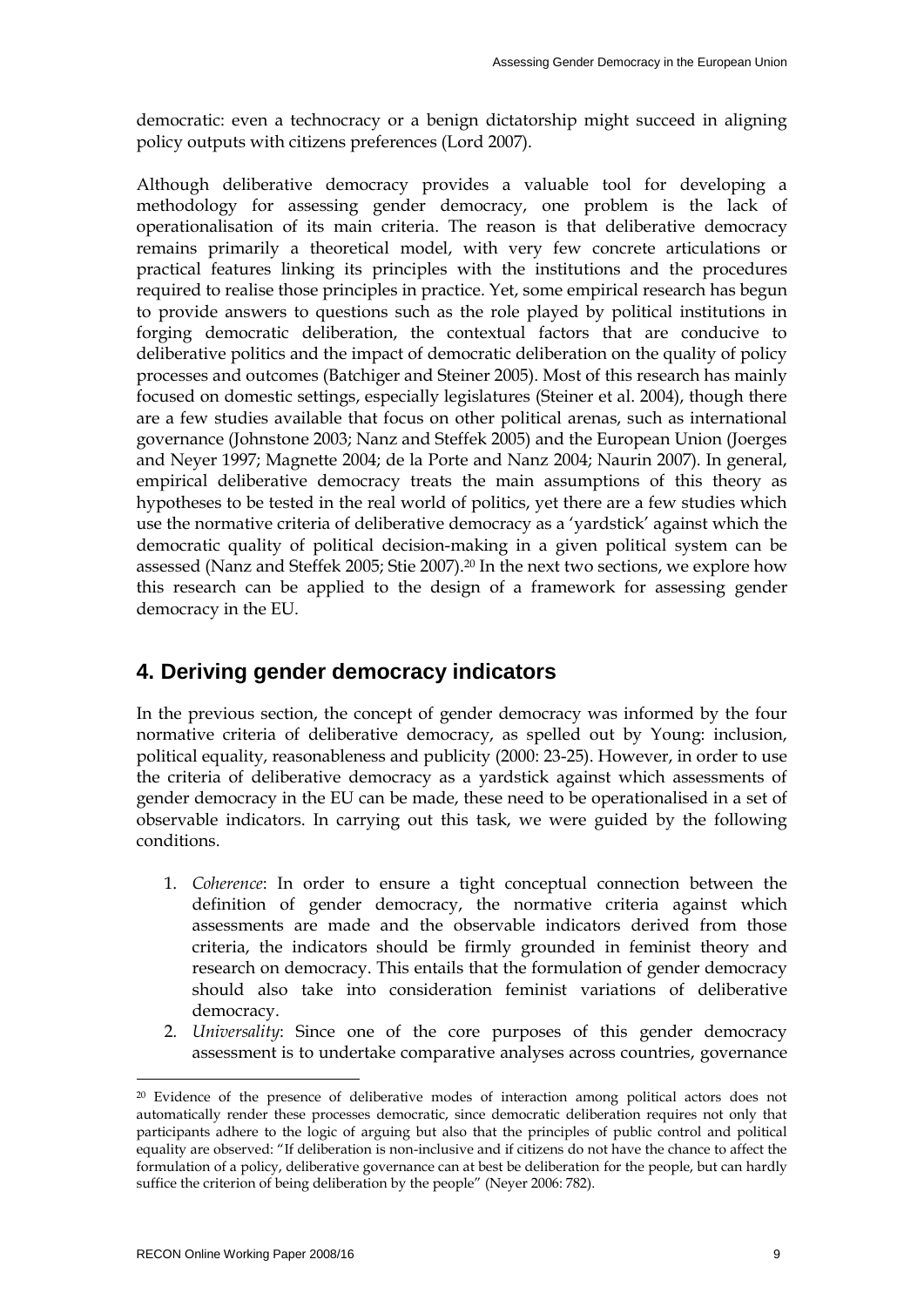levels (supranational, national, subnational) and policy issues, the indicators of gender democracy must have wide applicability.

- 3. *Reliability and objectivity*: The indicators must in principle be able to produce assessments which are both reliable and objective, in order to ensure their comparability. For this purpose, their formulation must be as clear and unambiguous as possible.
- 4. *Feasibility*: It is essential that for each indicator, data can be collected or produced for all the assessments carried out. This requires the development of common data collection and assessment methods and sufficient levels of knowledge and ability on the part of assessors to put those methods into use (for a more detailed discussion of feasibility issues see section five below)

# **Inclusion**

According to Young, the criterion of inclusion dictates that all the people affected by a decision must be included in the process of political deliberation and decisionmaking. When coupled with norms of political equality, the criterion of inclusion allows for maximum expression of interest, opinions and perspectives relevant to the problems or issues for which a public seeks solutions.

In modern polities, inclusion is commonly achieved through political representation, since the actual presence of all affected by decision-making processes (direct democracy) is unfeasible. Although the concept of political representation traditionally refers to parliamentary representation via elected representatives generally selected by political parties, there are other modes of representation, such as interest representation through civil society groups mediating between society and the political system, and bureaucratic representation through civil servants in the public administration. Despite the centrality of the representative function in modern liberal democracies there are, however, a variety of mechanisms for citizens' participation (such as voting in elections, joining a political party or contributing to a civil society group) which any assessment of democratic inclusion should also take into account.

Feminist democratic theory has emphasised the importance of inclusion as one of the main normative principles that an "engendered" democracy must fulfil. In operationalising this principle, the empirical literature on gender and politics deploys a wide variety of indicators. Though the most common measurement of inclusion is the proportion of women"s representatives in parliament – descriptive representation – in more recent years increasing attention has been directed to the inclusion of women"s interests, concerns and perspectives in political deliberation and decisionmaking –substantive representation (Thomas 1994; Swers 2002; Childs 2006). Another recent trend in the empirical scholarship on gender and democracy is signalled by a departure from an exclusive focus on women"s parliamentary representation and a growing interest in other sites of women"s political representation, such as women"s policy agencies in government bureaucracies (Stetson and Mazur 1995; Outshoorn and Kantola 2007). Apart from research on the inclusion of women and women"s interests in political representation processes, there is also a wealth of empirical studies on patterns of women"s inclusion and exclusion in processes of political participation. These studies look at a variety of arenas: while some focus on women"s presence, role and status in political parties others focus on women"s movements and their interaction with the state in policy-making processes. In addition, research on gendered patterns of inclusion and exclusion in political participation also explore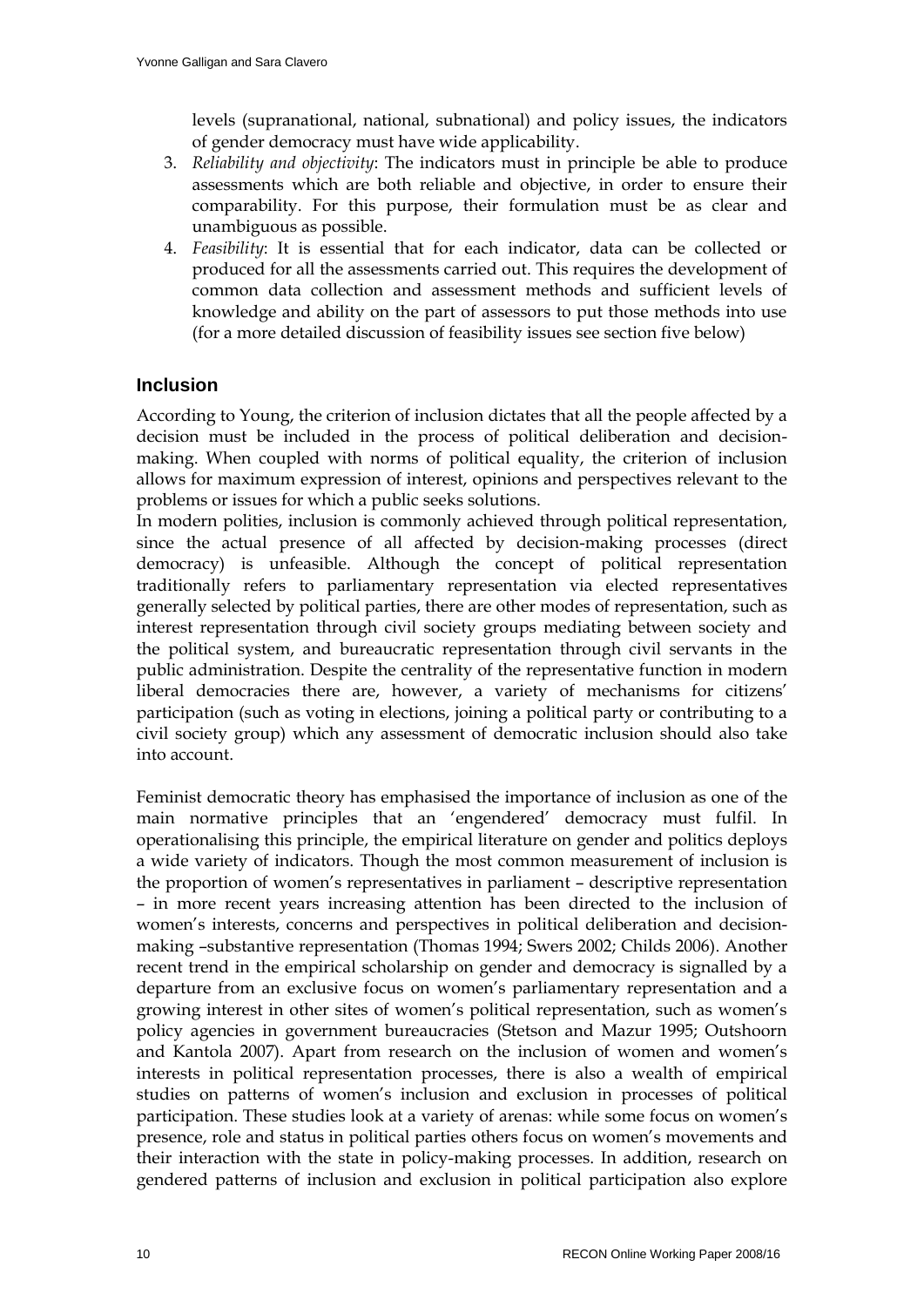gender differences in electoral behaviour such as gender gaps in voter turn-out at elections, and gender gaps in political party engagement (Liebert 1999; Nelsen and Guth 2000; Banducci 2005). The indicators of inclusion are drawn from a consideration of the issues discussed above.

Table 1: Indicators of Inclusion

- 1. *To what extent is there a balanced representation of women and men in deliberative and decision-making arenas?*
- 2. *To what extent is there a balanced participation of women and men at elections?*
- 3. *What is the extent of women's membership in political parties and non-governmental organisation compared to men's?*
- 4. *How accessible are formal political institutions to women's civil society organisations seeking to influence decision-making?*
- 5. *To what extent are women's interests and perspectives included in political deliberation and decision-making?*

# **Political equality**

This principle dictates that participants in deliberation and decision-making processes should be included on equal terms – that is, all have equal rights and effective opportunities to express their interests and concerns in a free debate, where no participant is in a position to coerce or threaten others into accepting certain proposals or outcomes.

In liberal representative democracies, the main mechanism of inclusion is the holding of free legislative elections whereby all the adult population (irrespective of gender) have an equal right to periodically elect their representatives. However, one of the main feminist concerns about representative democracy (in both its deliberative and aggregative versions) is that the inclusion of women is a necessary yet not a sufficient condition of gender democracy: because women have been historically oppressed, the realisation of gender democracy in practice calls for special measures to redress asymmetrical gender power relations in order to ensure that they are provided not only with equal rights, but also with effective opportunities, of political representation and participation. Redressing these inequalities requires the provision of formal and informal measures for achieving a greater gender balance in the composition of legislatures, such as constitutional electoral quotas, voluntary party quotas, awareness campaigns, training programmes and so on. Another measure for promoting equal participation in political deliberation and decision-making is to adapt political institutions to the needs of women with regards to meeting times, holidays and family responsibilities<sup>21</sup>. In addition, consideration should be given to the suggestion that in a society where the male norm has become universalised, it is extremely difficult for women to articulate their interests and perspectives. According to Mansbridge (1999) in such contexts, women"s interests are likely to remain uncrystallised unless they are able to 'retreat' to dedicated deliberative spaces where their interests and perspectives can be articulated. Institutionally, this can be achieved by the creation of deliberative arenas such as parliamentary committees on women"s

<sup>&</sup>lt;sup>21</sup> For example, the Scottish parliament has committed to working family friendly hours and breaking for recess at times that coincide with school holidays.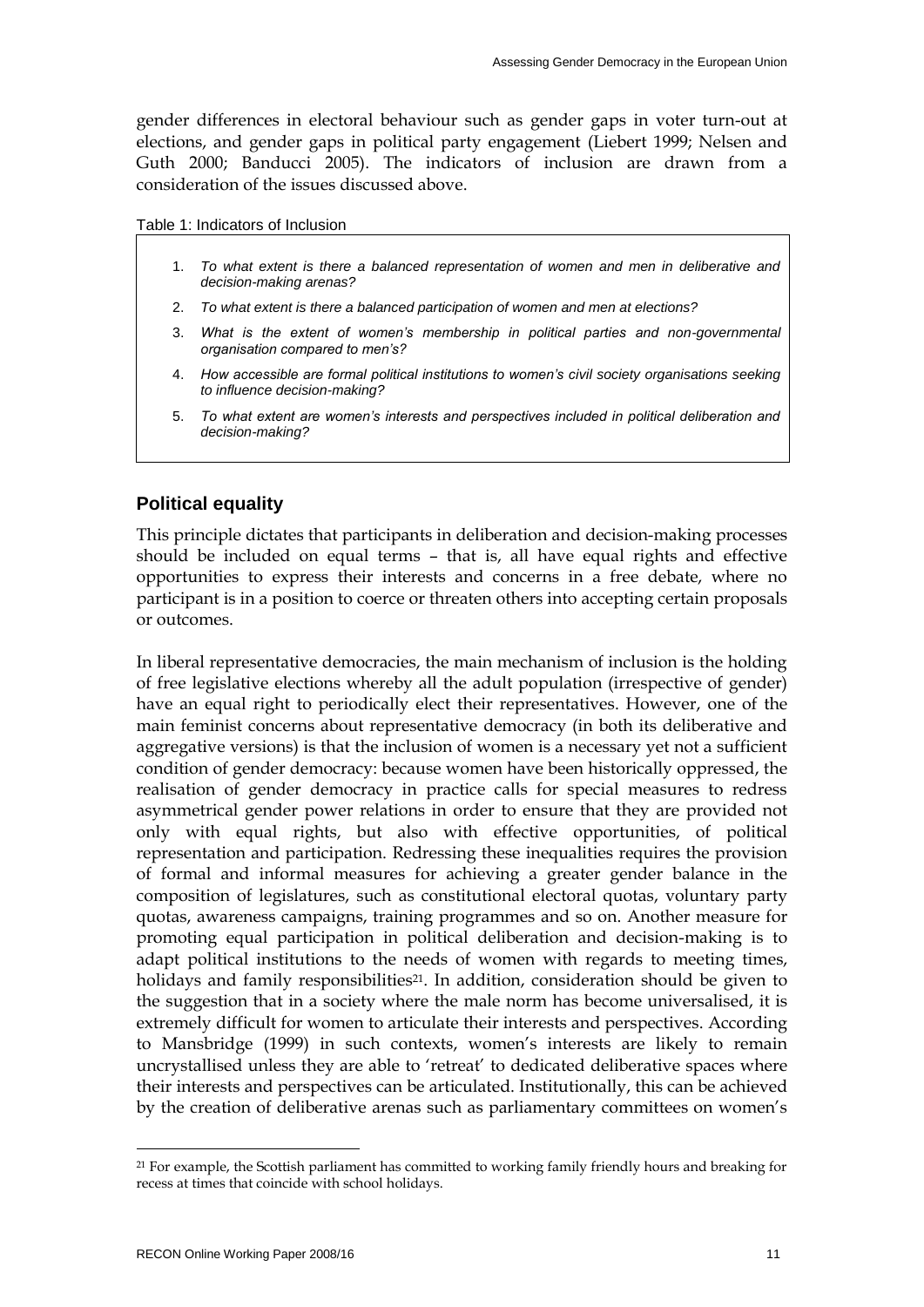rights or women"s policy agencies in government bureaucracies. Fifth, while women"s non-governmental organisations have been central actors in advancing gender justice and democracy, their effective role as mediators between women citizens and the state depends on the extent to which these organisations are actively supported through public funds. Public support for women"s NGOs enables and empowers those organisations to represent women"s interests, concerns and perspectives in decision-making processes in a manner that is comparable in sophistication to powerful middle class and business interests. However, we also need to take into consideration patterns of inclusion and exclusion in this regard. Given the widespread tendency to universalise white middle class women"s interests and to efface differences among women (as widely reported and analysed in the feminist literature) we thus need to examine the extent to which the diversity of women"s voices are given equal support.

One of the main problems in measuring political equality from a gender perspective is that prejudice and privilege are difficult to detect in a democracy assessment, as the gender power imbalance may be hidden under a veil of "reasonableness". We will return to this point shortly.

Table 2: Indicators of political equality

- 1. *What is the extent of provisions aimed at attaining a gender-balance representation in deliberation and decision-making?*
- 2. *What is the extent of gender-friendly provisions in place aiming to facilitate the work of women representatives in deliberation and decision-making?*
- 3. *Are there institutionalised deliberative sites for discussing women's interests prior to decisionmaking on gender-sensitive issues?*
- 4. *How far does the state support women's organisations seeking to influence decision-making?*

# **Publicity**

The principle of publicity dictates that interaction among participants must form a public in which people hold one another accountable. This entails that, when participants are speaking, they are answerable to a plurality of others with a diversity of views, experiences and interests. This principle also requires that participants in a public debate explain their particular experiences, interests, proposals, in ways that others can understand, as well as putting forward reasons for their claims in ways that others recognize could be accepted, even if they disagree with those claims and reasons. In other words, participants "speak with the reflective idea that third parties might be listening" (Young 2000: 25). In encouraging participants to articulate their positions clearly, offering reasons and justifications for their views, publicity promotes public participation in political deliberation, facilitating public opinionformation, public scrutiny and accountability. It also encourages participants to replace the language of private interests with the language of public reason.

Empirical studies of democratic deliberation often operationalise publicity in terms of the visibility of the formal processes of decision-making. Visibility is measured in terms of the degree of availability and accessibility of relevant information and documents to all relevant actors and stakeholders at all stages of the policy process. In representative democracies, the requirement of publicity is important because in these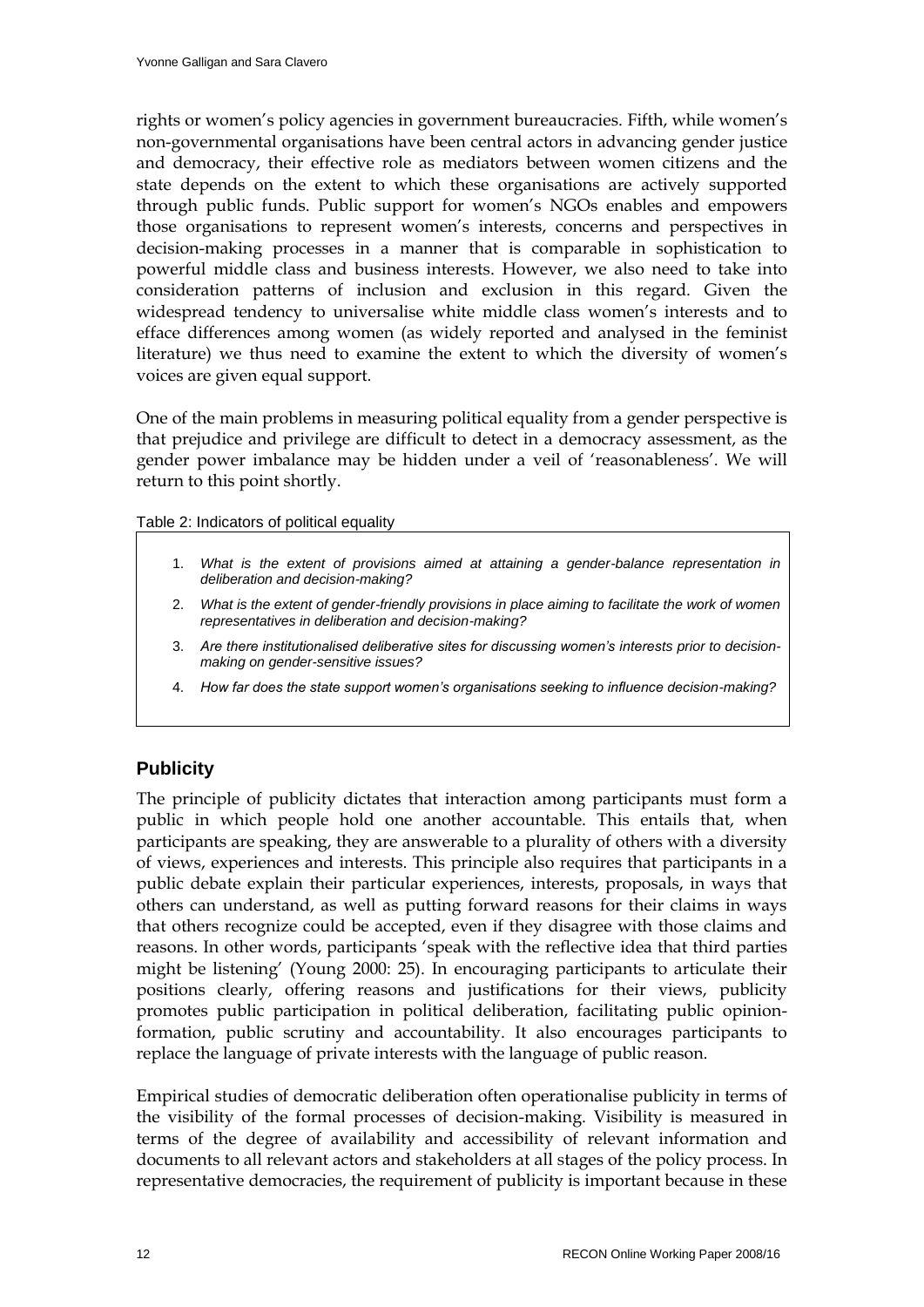political systems, decision-making power is the prerogative of elected representatives rather than the general public. In this context, a measure of publicity is the degree to which different positions are communicated in competitive politics, in a way that is easily understandable, so that the public can get an overview of the choices and alternatives available. However, with the development of new forms of governance, non-elected and "informal" representatives (government officials and civil society organisations and networks) are acquiring increasing power and influence in political decision-making. In such cases, the principle of publicity requires additional accountability procedures beyond those provided by competitive elections.

The issue of accountability becomes especially pertinent in relation to the representation of women"s political interests as this is an area where, arguably, nonelected representatives (such as femocrats in women policy agencies, women"s organisations and informal advocacy networks) are acquiring an increasingly influential role in political deliberation and decision-making. The question is how and to what extent these agencies, organisations and informal networks can substitute for the democratic accountability of decision-makers whose mandate is derived, either directly or indirectly, from the people. There are a variety of mechanisms for rendering women's policy agencies accountable for upholding gender equality commitments such as parliamentary scrutiny and control and consistent monitoring by women"s non-governmental organisations and supra-national bodies. The requirement of accountability should also be applied to women"s NGOs by rendering information about the objectives, mission, activities and governance structure of the organisation widely available to the public.

Table 3: Indicators of publicity

- 1. *To what extent do women's organisations and the public have access to policy proposals on gender-sensitive issues?*
- 2. *How far do political parties articulate their positions and proposals on gender justice and equality?*
- 3. *Are there open sessions, live broadcasts or minutes available after sessions on gendersensitive issues?*
- 4. *To what extent do women's organisations seeking influence in political decision-making make their aims, objectives, strategies and activities widely available to the public?*
- 5. *How extensive is the range of mechanisms aimed at rendering decision-makers accountable for upholding gender equality commitments?*

# **Reasonableness**

The principle of reasonableness dictates that participants come to a discussion with an open mind. They express a willingness to listen to other participants, treating them and their views with respect. They do not assert their own interests above all others or insist that their views cannot be subject to revision. On the contrary, in the context of disagreement or dissent, they show a disposition to understand other participants' interests and opinions through a process of argumentation (asking questions, providing reasons, etc.) and are ready to change their initial interests if these are shown to be incorrect or inappropriate (McLaverty and Halpin 2008, 197-214). Although deliberation will not necessarily end in agreement, participants enter the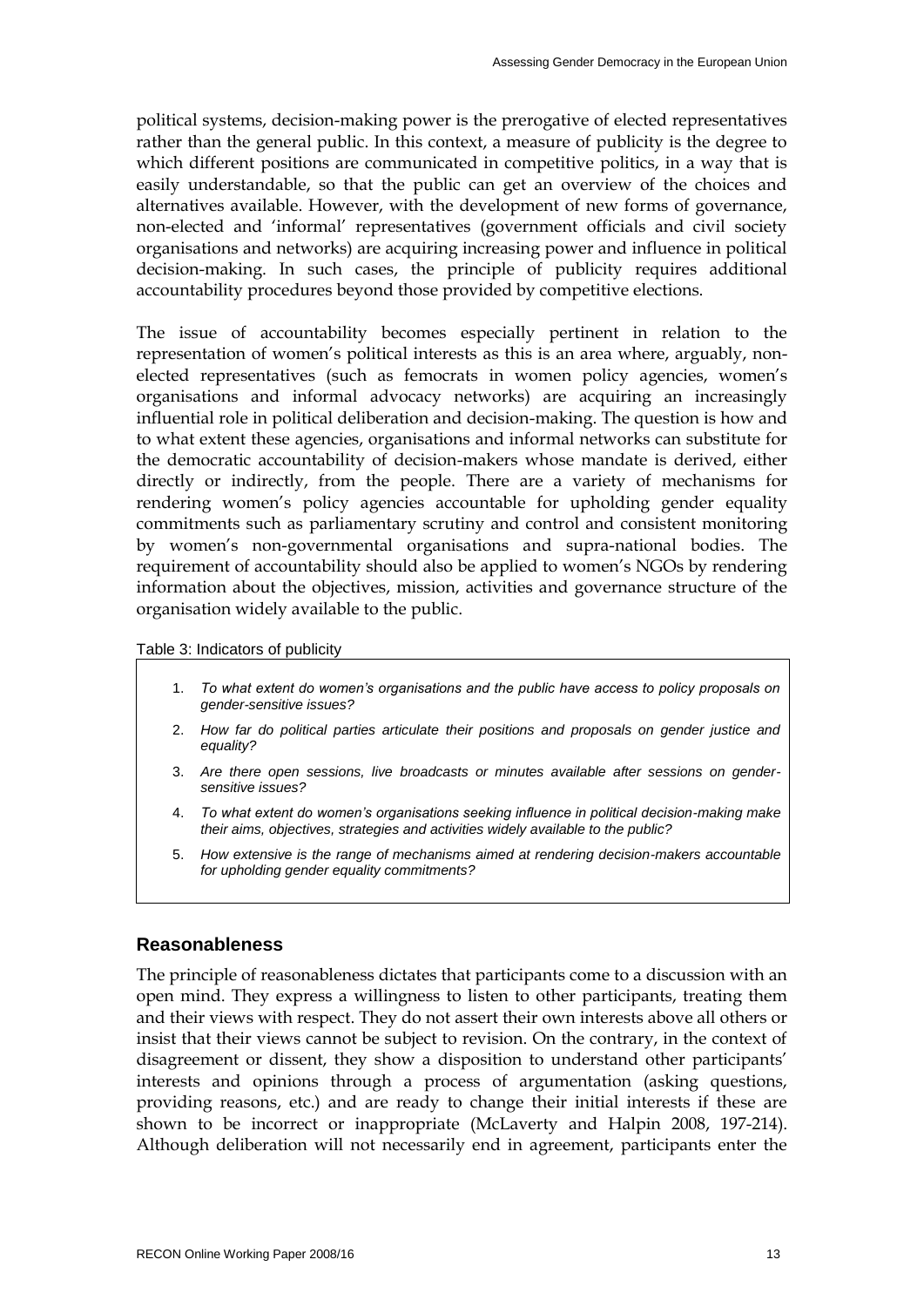discussion with the aim of reaching consensus; yet with an understanding that these agreements and decisions should be in principle open to challenge.

The deliberative principle of reasonableness is probably the most controversial among feminist scholars, including those who are generally supportive of deliberative democracy. Therefore, these criticisms need to be taken into account when deriving gender-sensitive indicators from this principle. One challenge facing feminist researchers in operationalising reasonableness is that lack of recognition and respect for women"s voices may be quite difficult to detect, as prejudice and privilege often have very subtle manifestations that are easily concealed under a veil of rationality. As feminist critics of deliberative democracy have pointed out (Sanders 1997; Fraser 1997; Young 2001) nonverbal communication, or tone of voice, are "invisible" factors that defeat the principle of equality even in contexts where there is formal compliance with institutional mechanisms and procedures aimed at realising this principle in practice. Formal equal access and opportunities to deliberative settings is not enough; as Sanders notes (1997: 349):

Deliberation requires not only equality in resources and the guarantee of equal opportunity to articulate persuasive arguments but also equality in 'epistemological authority', in the capacity to evoke acknowledgement of one"s arguments.

In other words, women's voices may be easily discredited on seemingly democratic grounds. However, since the indicators of gender democracy need to point to observable phenomena they will fail to capture non-observable features of political deliberation and decision-making which may, in very subtle ways, hamper the democratic principle of political equality. This means that our indicators measuring recognition and respect of women"s interests will only detect a violation of the deliberative principle of reasonableness when there are explicit negative statements about women"s groups and their demands, or when their arguments are openly ignored or degraded.

A second challenge for assessing reasonableness is that the indicators must allow for the possibility that, when oppressed groups are aware of unequal power relations in a male-dominated politics, they may take confrontational attitudes before seeking consensus in the pursuit of "the public good". For this purpose, we construct an indicator that taps into the content of justifications that representatives of gender interests provide for their demands in the course of political deliberation. This indicator aims to assess whether appeals are made in terms of narrow group interests, in terms of the public good, or both.

A third challenge is that assessments of reasonableness will heavily depend on how assessors interpret the instances of political deliberation under evaluation. Nonetheless, the subjective nature of this exercise can be partly eased by establishing clear codes and by deploying more than one coder, so that the results of this exercise can be compared between coders, and disagreements discussed (this issue is further discussed in section five below)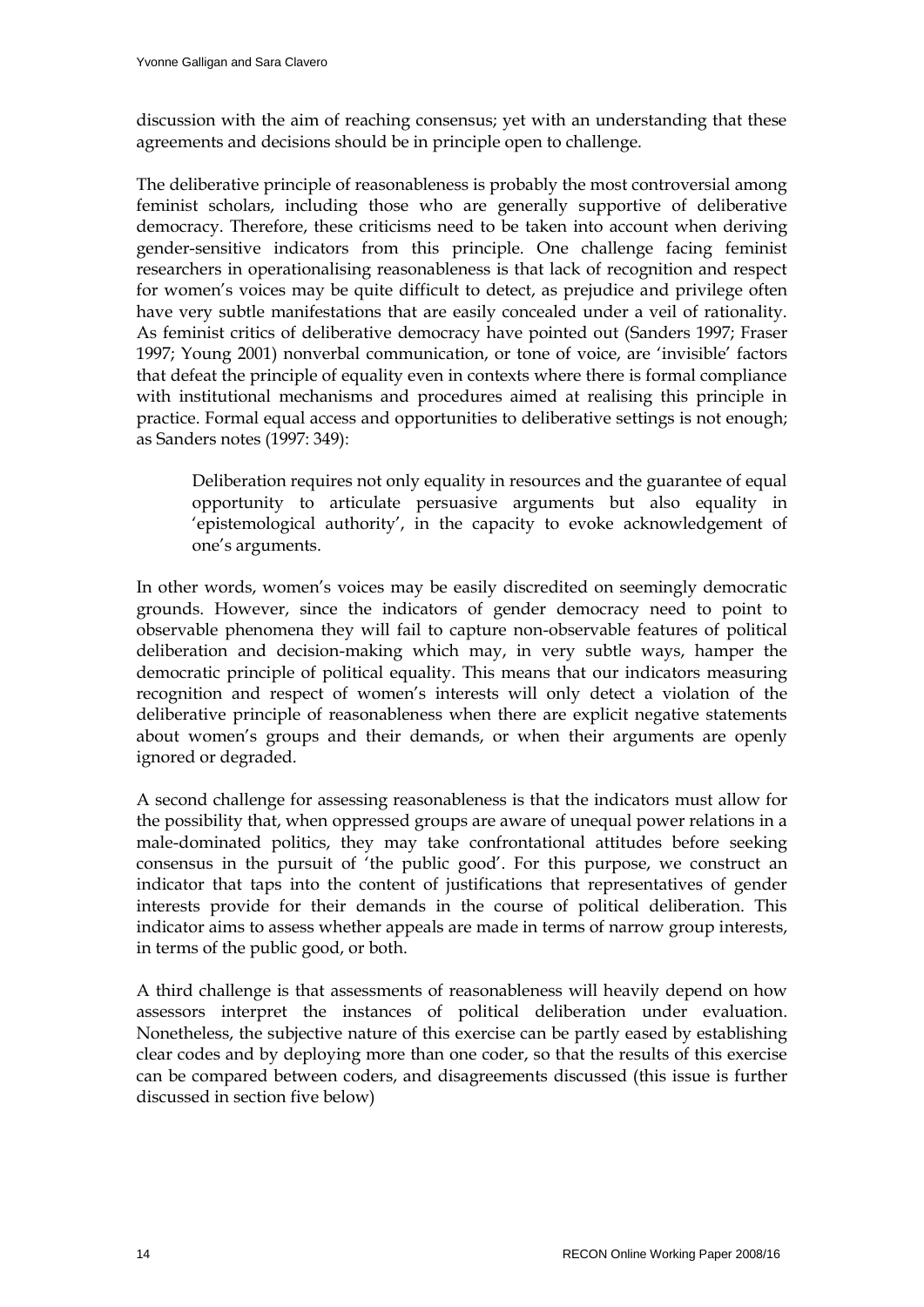#### Table 4: Indicators of reasonableness

- 1. *To what extent do participants in deliberation show respect for the groups affected by the decision?*
- 2. *How far are arguments provided by representatives of women's interests are acknowledged and considered in the course of deliberation?*
- 3. *How far are demands from representatives of women's interests justified in terms of the 'public good'?*

# **5. Methods**

The previous sections both defined and operationalised the concept of gender democracy, deriving a set of observable indicators from feminist theorising on democracy. However, those indicators are not alone sufficient for assessing the quality of democracy in a polity from a gender perspective, as we still need to specify how data for these indicators is to be collected, how standards for what counts as a good or bad level of attainment of gender democracy are to be set, how judgements against such standards are to be translated into specific measures of gender democracy, and how these measures are to be aggregated into single scores. This section thus deals with the question of how to use the indicators of gender democracy in an assessment context. This is first and foremost a question about methods. In dealing with these questions, we proceed comparatively, providing illustrations of a variety of methods that are currently used in a variety of established democracy assessments and discussing the strengths and weaknesses of each vis-à-vis the objectives and purposes of our gender democracy assessment as described in section two.

Democracy assessments come in many shapes and forms. These vary not only in the choice of democracy indicators, but also in data collection and, especially, in the assessment methods being used. The majority of them, however, make extensive use of qualitative indicators – i.e., requiring qualitative judgements on the part of the assessors – while the amount of quantitative indicators used is, by comparison, much smaller.22 Another common feature of most democracy assessments is that the choice of indicators is dictated not only by definitions of democracy but also by the range of data that is readily available. This means that democracy assessments very rarely engage in primary research; instead, they make ample use of secondary data sources, comprising, for example, administrative data and published statistics (including public opinion surveys) which can be gathered from parliamentary bodies, government agencies or non-governmental organisations.<sup>23</sup>

<sup>&</sup>lt;sup>22</sup> One exception is Tatus Vanhanen's democracy index, which focuses exclusively on quantitative indicators, such as electoral participation figures and the strongest party"s percentage of the vote (Vanhanen 1997, 2000).

<sup>&</sup>lt;sup>23</sup> However, there have been adaptations of established assessment methodologies that incorporate primary research in conducting their assessments. One example is the UNECA African Governance Report (2005), which measured progress towards good governance in Africa. While this assessment draws on the International IDEA methodology, it goes further by conducting an expert survey and a national survey as part of the assessment research (Tungwarara 2006)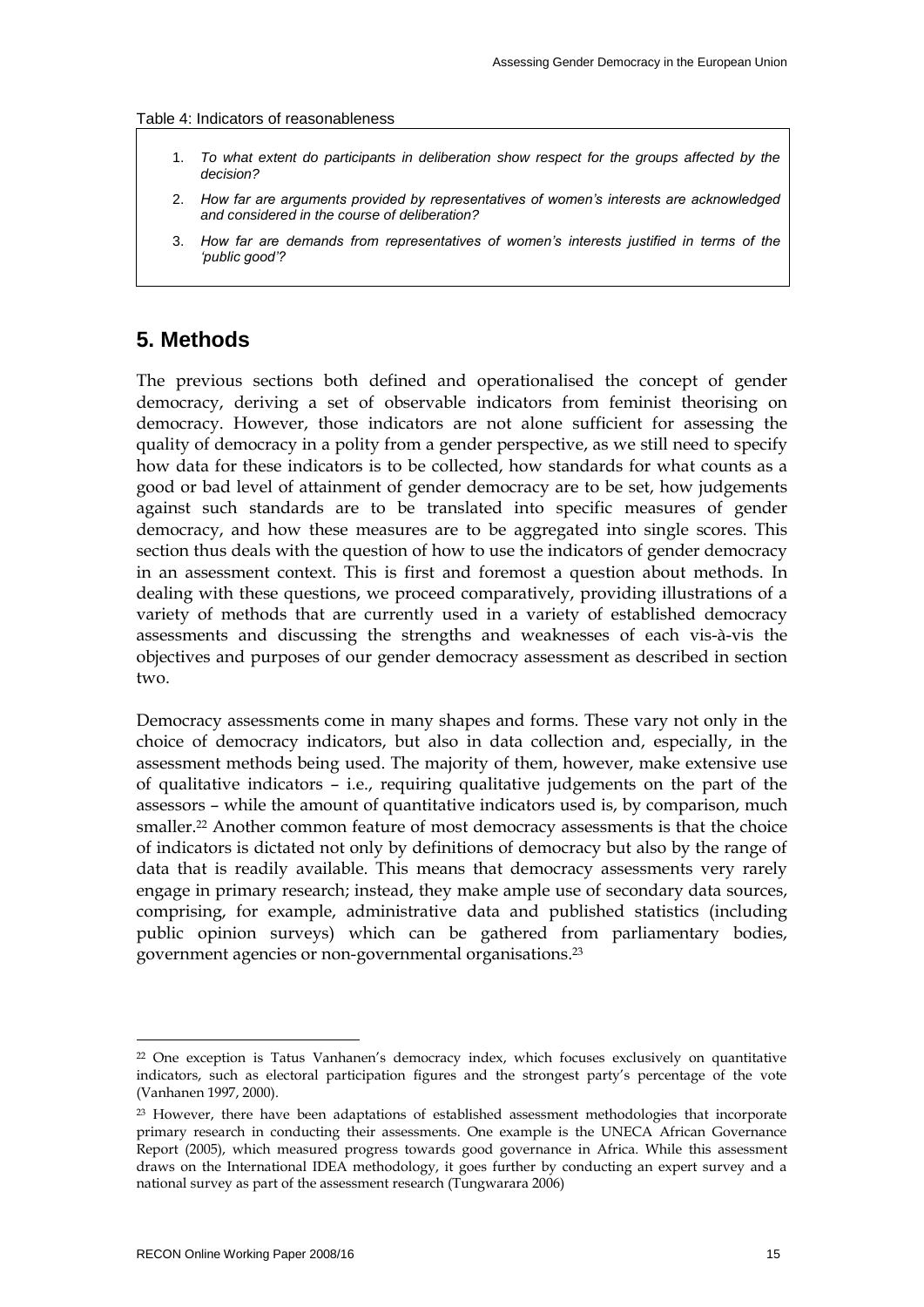However, there have been adaptations of established assessment methodologies that incorporate primary research in conducting their assessments. One example is the UNECA African Governance Report (2005), which aims to measure progress towards good governance in Africa. While this assessment draws on the International IDEA methodology, the research- based assessment goes beyond a desk-study exercise, incorporating both an elite survey and a national survey as part of the research-based assessment (Tungwarara 2006). Another exception is the "discourse quality index", pioneered by Steenbergen et al. (2003, 2004), which aims to measure of the quality of democratic deliberation. In contrast to the indicators commonly used in democratic assessments, this methodology also requires assessors to engage in primary research in order to analyse political debates conducted in deliberative arenas. As we will see, given the scarcity of secondary data, a comprehensive assessment of gender democracy requires a combination of both primary and secondary research.

Once the data has been gathered, it is assessed against a set of performance standards and – in some cases – these assessments are coded into a numerical equivalent with the use of a rating scale. At this step of the process, the different assessment methodologies widely diverge. For example, the Freedom House Survey<sup>24</sup>, the Bertelsmann Transformation Index<sup>25</sup>, the Economist Intelligence Unit Democracy Index26 and the DEMOS Everyday Democracy Index (EDI)27 use a quantification approach whereby both quantitative data and qualitative judgements are assigned a numerical score. In providing simple numerical indices, this type of assessments have the advantage of facilitating comparative analyses, not only across countries but also across cases. Another advantage of quantitative approaches often cited in the literature is that they make possible the ranking of countries according to democracy levels (e.g., "league tables"). Although the purposes of such tables is rarely spelled out (Beetham 2004: 2), it is claimed that they can act as a stimulus for countries to improve their democratic performance/efforts as well as serving as a tool to monitor progress in this regard, especially when such assessments are carried out periodically.

By contrast, other assessment methodologies are characterised by their use of qualitative methods. These methodologies reject quantification approaches on the grounds that these can lead to oversimplification or even distortion, so they provide discursive assessments with respect to a set of democracy indicators rather than numerical measures (Beetham 2004: 11). A prominent assessment methodology belonging to this category is the International IDEA Democratic Audit<sup>28</sup>. In rejecting quantification, this approach recognises: a) that the standards by which to judge what counts as a good or bad level of attainment in relation to the different democracy indicators are far from being universal and, therefore, that such standards should be decided by the citizens of the country being assessed rather than being dictated by outside experts; b) that even when there is an agreement on standards, how these are

<sup>&</sup>lt;sup>24</sup> Freedomhouse, available at: [www.freedomhouse.org \(](http://www.freedomhouse.org/)accessed 15 September 2008).

<sup>&</sup>lt;sup>25</sup> Bertelsmann Stiftung, 'Bertelsmann Transformation Index', available at: [www.bertelsmann](http://www.bertelsmann-transformation-index.de/)[transformation-index.de](http://www.bertelsmann-transformation-index.de/) (accessed 15 September 2008).

<sup>26</sup> Economist, "Democracy Index", available at: [www.economist.com/markets/rankings](http://www.economist.com/markets/rankings) (accessed 15 September 2008).

<sup>&</sup>lt;sup>27</sup> DEMOS, 'Everyday Democracy Index', available at: **www.everydaydemocracy.co.uk** 

<sup>&</sup>lt;sup>28</sup> IDEA, 'Democratic Audit', available at: [www.idea.int/ideas\\_work/14\\_political\\_state.htm](http://www.idea.int/ideas_work/14_political_state.htm) (accessed 15 September 2008).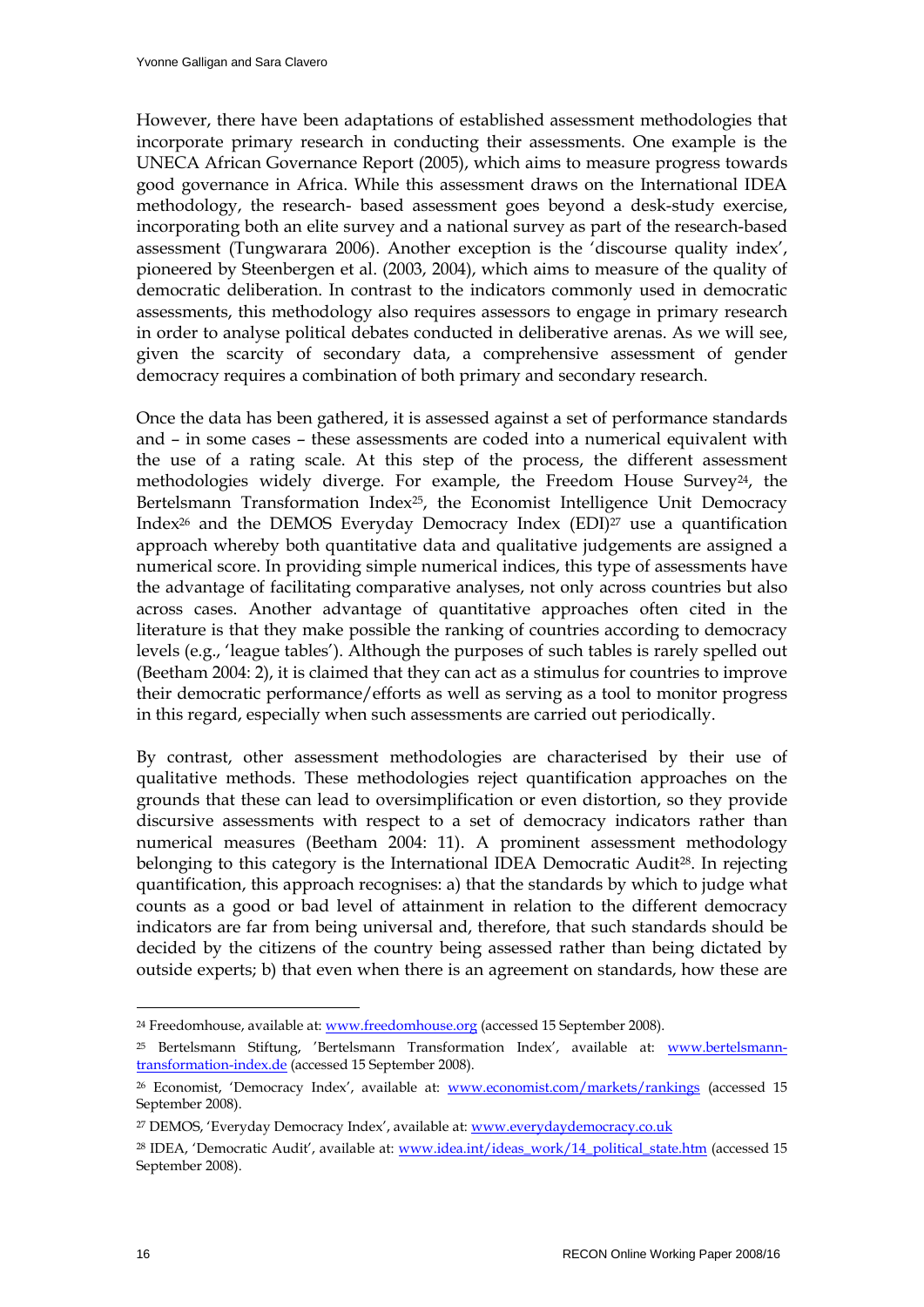interpreted is highly contestable and, therefore, that assessments need to form part of an internal political debate c) that there are trade-offs between different democratic criteria and, depending on the context, some may be of more concern than others; therefore, aggregating assessments of different aspects of democracy into a single numerical score is to be resisted.

The main advantage of this methodological approach is that it produces a qualitative and discursive report that is much more nuanced regarding the strengths and weaknesses of a democratic system than a simple global comparison based on numerical measures. In other words, these qualitative reports are able to capture the complexities of democracy that quantitative methodologies merely obscure or glossed over (Tungwarara 2006). Despite their advantages, though, qualitative assessment methodologies are not ideal for comparative purposes, since they too focused on individual countries, allowing assessors from each of them to decide on the standards to be used and on how these are to be interpreted.

In assessing gender democracy, the use of qualitative methods seems to be a most adequate choice, as there are very few indicators that render themselves easy to quantification. One prominent example is gender balance in legislative seat-holding which, as already mentioned, is one of the most commonly used indicators in both democracy and gender equality indexes. For this indicator, conducting an assessment seems relatively straightforward. First, the data necessary for assessing gender balance is readily available – i.e., proportion of women in parliament. Second, setting the standards of attainment is rather uncontroversial since "gender balance" can be numerically operationalised as >60/40, from which a rating scale assigning a numerical score to each assessment can be easily derived.

Our gender democracy assessment contains three indicators of this type. All of them are formulated in a question format, followed by instructions regarding data sources and a three point-rating scale corresponding to three possible scenarios. An illustration of how this indicator looks like is provided in Table one.



All the people affected by a decision must be included in the process of political deliberation and decision-making, through mechanisms of political representation and participation.

**1.1 To what extent is there a balanced representation of women and men in deliberative arenas?**

*Consider the proportion of female representatives in legislatures (lower or upper houses, depending on the debate being analysed). This indicator can also be used for assessments focused in nonparliamentary deliberative arenas* 

- 3. 40 60 per cent
- 2. 30 40 per cent
- 1. 20 30 per cent
- $0. < 20$  per cent

As already stated, however, the extent to which there is a balanced representation of women and men in deliberative arenas does not sufficiently encompass all the features that determine the quality of democracy of a polity from a gender perspective. Thus, if we aim to go to beyond the proportion of women in parliament as the only measure by which gender democracy is assessed, additional indicators requiring qualitative judgements need to be included.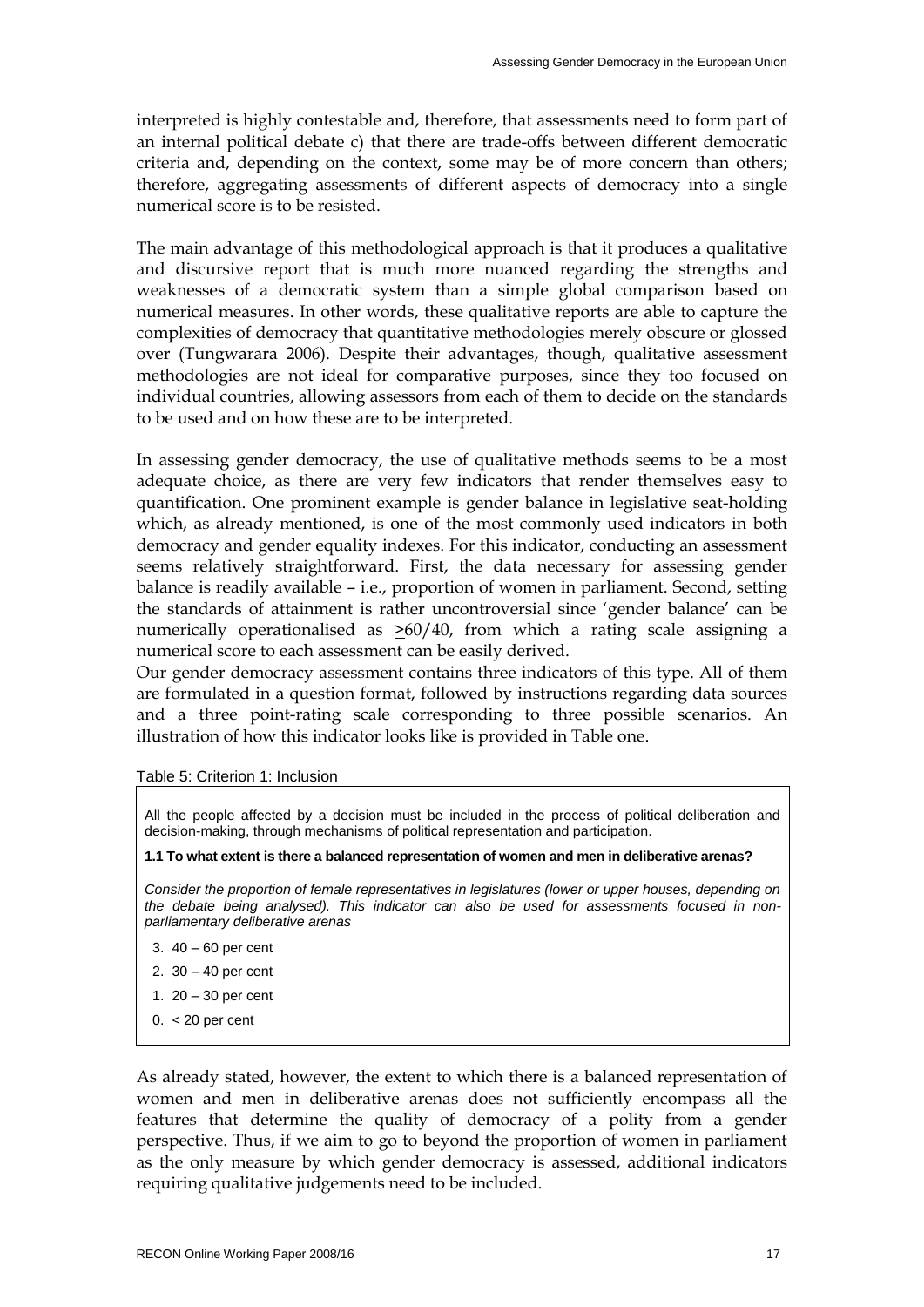A question that arises in this context is how such qualitative judgements can be quantified without incurring in shallow oversimplification. This is especially the case in relation to indicators containing concepts that are highly contested, such as, for example, 'equal opportunities'. It is also the case for those indicators of political equality drawing attention to institutional provisions aimed at redressing existing inequalities – especially when those provisions are controversial, even among the feminist community (Holst, 2008 forthcoming). For example, one of the indicators of political equality derived in the previous section relates to the provisions in place designed to correct gender imbalances in legislative representation. Here, the task of gathering the data that is needed to make an assessment is relatively unproblematic, as this requires a simple desk-study in which assessors gather information about different kinds of quota provisions available, public awareness campaigns, training and development programmes, etc. However, setting the standards against which an assessment can be made is far from being self-evident: Should legislative quotas be rated higher than voluntary party quotas? And how should different types of quota provisions be rated in relation to training programmes for women politicians? Assigning a score to these different provisions is problematic because the question of standards, being a contentious issue, needs to be settled first.

One possible strategy would be to refrain from fixing performance standards in advance, leaving this task to the assessors themselves. In order to do this, a rating scale (e.g., "0" to "3") can be assigned to the assessors" *judgements* on the provisions available, rather than deciding *a priori* how such provisions should be rated in the first place. Given the subjective nature of these judgements, the question is to what extent this compromises the objectivity of the assessments and therefore their comparability across cases. Yet, this strategy has the advantage of allowing assessors to take contextual factors into consideration. For example, a country with a high proportion of female legislators (e.g., Sweden) may have a lower range of provisions to attain gender balance than other countries because these are not needed. By the same token, a country may have a high number of provisions but these may be found to be insufficient to redress inequalities in numerical presence. Thus, in spelling out the terms in which these qualitative assessments are made, we opted for the judgments 'sufficient, insufficient and very limited/non-existent' rather than the judgments 'high, moderate and low', as the former are better able to capture such contextual factors.<sup>29</sup>

Since these qualitative assessments may not be as "objective" as assessments based on quantitative data, it is important that they meet the following requirements:

- 1. That assessors are provided clear guidelines of what needs to be considered in forming the basis for their evaluations, including (where appropriate), suggestions regarding data sources;
- 2. That the formulation of the assessments corresponding to each rate is as unambiguous as possible;

 $\overline{a}$ <sup>29</sup> Here we draw on the Bertelsmann Transformation Index, which provides a good example of how to spell out assessments that are highly context-sensitive. The authors would like to thank Johannes Pollack for bringing us attention to this issue.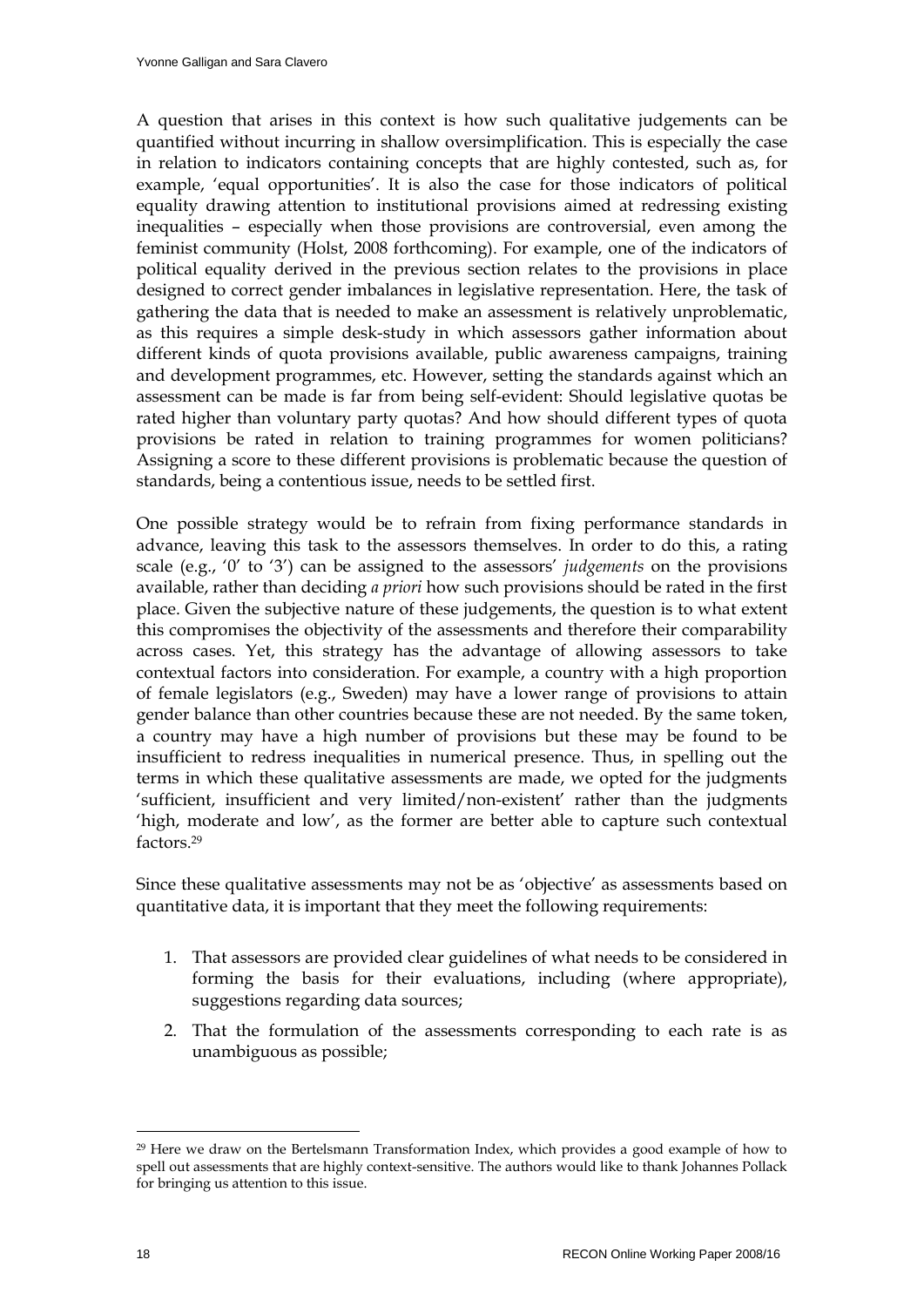- 3. That there are at least two assessors per country/case study with expertise on the areas being evaluated<sup>30</sup>;
- 4. That assessments are sufficiently justified in a qualitative report (see below). The following table provides an illustration of how this type of indicators looks like.

#### Table 6: Criterion 2: Political Equality

Participants in political deliberation and decision-making are included on equal terms. All have equal rights and effective opportunities to express their interests and concerns in a free debate, where no participant is in a position to coerce or threaten others into accepting certain proposals or outcomes.

**2.1 What is the extent of provisions aimed at attaining gender balance in political representation and decision-making?** 

*Consider quota provisions (constitutional, legislative, voluntary) training programmes, awarenessraising campaigns***.** 

3.There are sufficient provisions for attaining gender-balanced representation in decision-making

- 2. There are a number of provisions, however these are insufficient
- 1. Provisions are limited in scope
- 0. Provisions are non-existent.

The choice of assessment methods is also problematic in relation to the indicators of reasonableness, as these have a number of distinctive features. While the majority of indicators under the criteria inclusion, political equality and publicity measure the extent and range of institutional arrangements for realising the principles of gender democracy in practice, the indicators of reasonableness are designed to measure the quality of deliberative practices. Hence, for these indicators, the data that forms the basis of assessment is not a statistical figure or a set of institutional rules or provisions (secondary data), but primary data that needs to be produced prior to the assessment, through the analyses of political debates conducted in a deliberative setting. Thus, in addition to questions of assessment methods, this cluster of indicators also raises questions of data collection methods that need to be addressed.

In developing a methodology for evaluating the quality of political deliberation from a gender perspective, we draw on the discourse quality index pioneered by Steenbergen et al. (Steenenbergen et al. 2003, Bätchiger et al. 2005). The aim of this index is to provide a quantitative measure of the quality of discourse in political deliberation. For these purposes, we select debates on an agreed-upon topic<sup>31</sup> for all the countries assessed. Once the debates have been selected, the assessment exercise proceeds as follows. First, the debate(s) under analysis is broken into smaller speech units and their relevant parts are identified. 'Relevant parts' may include speech

<sup>30</sup> Conducting expert surveys are another way of ensuring objectivity, as long as assessors are wellinformed. However, appointing a panel of experts (with a minimum of two) is a preferable option as it allows for the discussion of different views and the development of a common interpretation. A panel of experts also helps to identify oversights and reduce subjective perceptions.

<sup>&</sup>lt;sup>31</sup> For comparative purposes, it is important that all countries are assessed in relation to the same (or at least a closely similar) topic. It is true that the level of political consensus on such chosen topics can be highly context-dependent and that this can once again compromise the objectivity of the measurement. Nonetheless, these context-bound differences can be used as the basis for further investigation.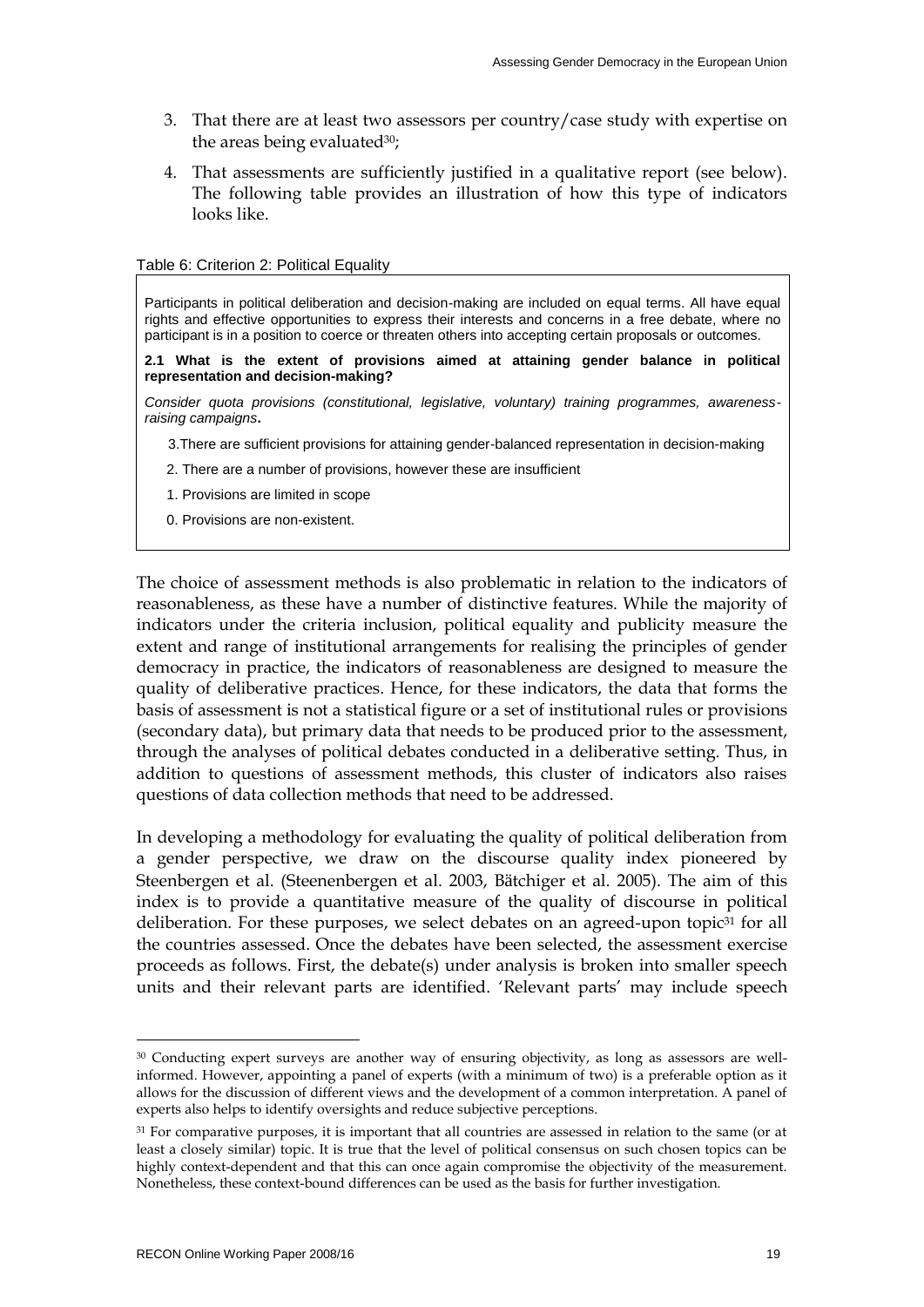interruptions as well as speeches that contain statements about a particular decision<sup>32</sup>. Once the relevant speech units have been identified, each of them is coded in relation to the different indicators of the quality of deliberation which were derived from the criterion of reasonableness. In order to keep consistency across all the indicators of gender democracy, we operationalise the indicators of reasonableness in a question pro-forma and formulate four-level assessments (tailored to the questions), each of which is assigned a score according to a four-point scale. This provides assessors with the codes to be used in analysing a particular debate for its deliberative quality. In order to safeguard objectivity and also to ensure consistency across the entire assessment, there should be two coders for each debate analysed (see footnote 28). Table three provides an illustration of how one of the indicators of resonableness is formulated, and of how the assessments are coded. It is possible that not all the relevant speeches identified in one debate can be coded for all the indicators of reasonableness, since a debate may not contain any speech which can be coded for one or more indicators. Given this, it is desirable that for each polity assessed, more than one debate on the same topic is selected.

#### Table 7: Criterion 4: Reasonableness

Participants come to a discussion with an open mind, expressing a willingness to listen to other participants, treating them and their views with respect. They do not assert their own interests above all others. In the context of disagreement or dissent, they show a disposition to understand other participants' interests and opinions through a process of argumentation.

#### **4.3 Are arguments provided by representatives of women's interests acknowledged and considered in the course of deliberation?**

- 3. Arguments are acknowledged and explicitly valued
- 2. Arguments are acknowledged but no positive or negative statements are given about them
- 1. Arguments are ignored
- 0. Arguments are degraded

Once a numerical score has been assigned to all the indicators under the four criteria of gender democracy, the question is how these individual measures should be aggregated. One possible option is to aggregate the scores for each gender democracy criterion and then combine them all into a single "gender democracy index". This is the strategy followed by the majority of democracy assessments that follow a quantitative methodology, including the Freedom House Survey, the Economist Democracy Index and the Bertelsmann Transformation Index. This strategy, however, has been heavily criticised for failing to take into consideration: a) that each criteria measures different aspects of democracy, which may offset one another when added together into a single score and b) that the prioritisation of some democracy norms over others is context-related (Beetham 2004). Mindful of these criticisms, we opted for an alternative strategy which consists in aggregating measures into separate overall scores for each of the gender democracy criteria, but refrained from combining all these measures into a single gender democracy score. This effectively results in the production of four separate indexes of gender democracy; i.e., an inclusion index, a political equality index, a publicity index and a recognition index. In order to avoid weighting, the indicators under each criterion were designed to have roughly

<sup>&</sup>lt;sup>32</sup> Irrelevant parts, on the contrary, include clarifying questions or remarks unrelated to the debate.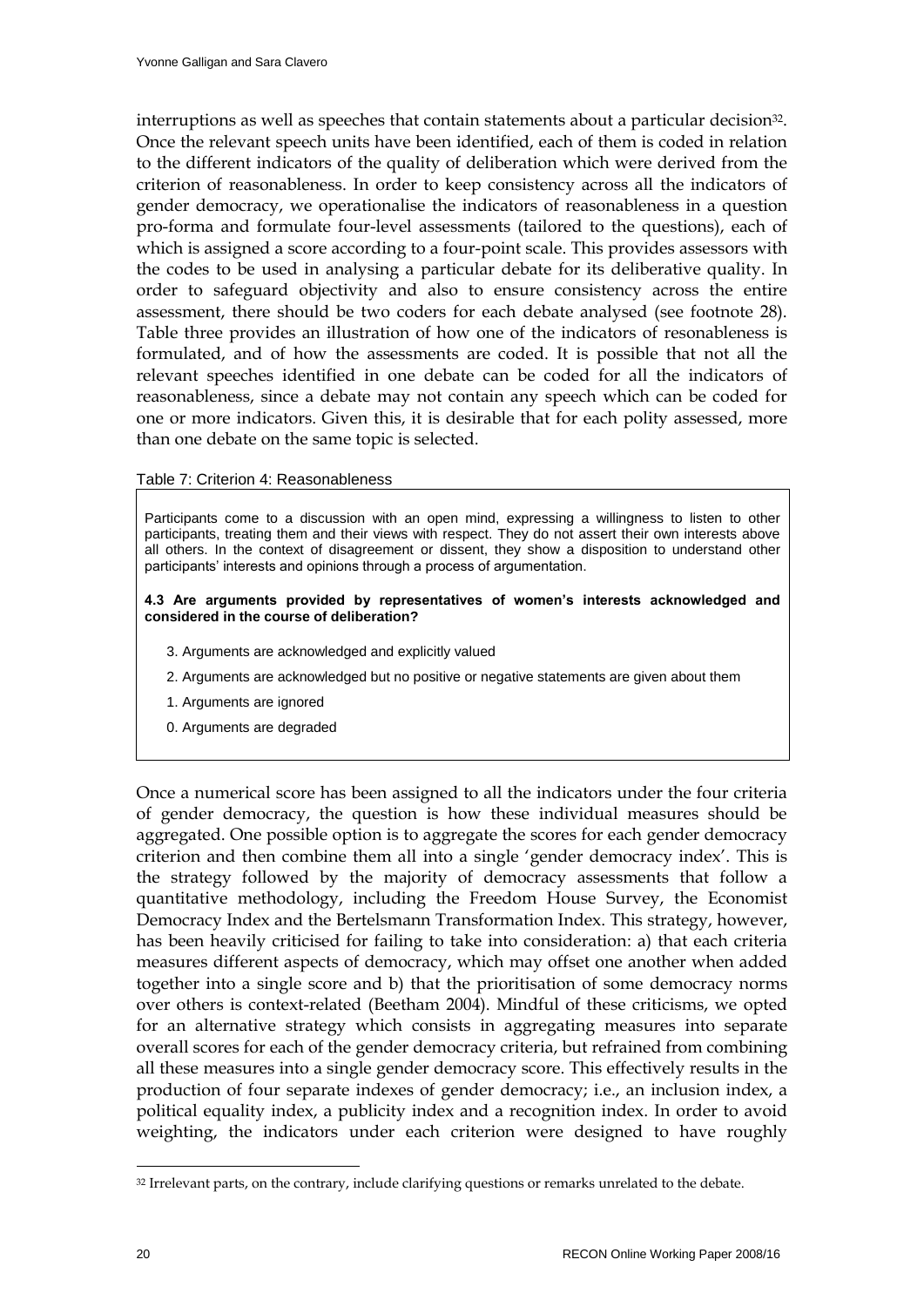equivalent conceptual significance, so that the aggregation of scores under each criterion can be carried out by a simple calculation of their arithmetic means.

## *[A full list of gender democracy indicators and assessment scales is provided in appendix 1].*

Nonetheless, the difficulties in assigning numerical scores to qualitative judgements – especially when there is an obvious contestation over meanings and/or attainment standards – may explain why gender-sensitive democracy assessments available to date (though scant) have shown a marked preference towards qualitative over quantitative assessment methods. Two examples include the UNDP framework for selecting pro-poor and gender-sensitive indicators of democratic governance in developing countries (UNDP 2006), and the gender equality audit prepared for the Australian Democratic Audit (Madison and Partridge 2007), both of which follow the International IDEA democracy assessment methodology. Despite their advantages, one of the main drawbacks of these assessments is that they do not readily lend themselves to comparative study. While these are particularly suited for individualcountry assessments that aim to identify strengths and weaknesses of democratic institutions and practices from a gender perspective, they are not ideal if one of the aims of the assessment exercise is to use the results for comparative research.

One possible way of meeting the challenge of achieving assessment results that are comparable as well as meaningful would be to complement quantitative measures – i.e., numerical scores assigned to the qualitative assessments of the different aspects of gender democracy – with detailed qualitative reports that contain a more in-depth evaluation and analysis of the case under study. These reports can put "qualitative flesh' onto 'quantitative bones' by providing a description of the nuances inherent to qualitative assessments of gender democracy in different contexts, as well as clarifying where the main strengths and weakness in relation to gender democracy performance lie for each polity assessed. This qualitative report would also provide the space where assessors justify their judgments of gender democracy, especially in relation to those indicator-questions requiring more subjective assessments, such as those illustrated in Table six above. For comparability purposes, it would be essential that all reports shared the same format. Hence, it is suggested that the structure of these reports closely follows the normative criteria and indicators of gender democracy spelled out in this methodology paper. In order to depict the broader political context in which assessments are conducted, reports could include an introductory section where the general historical background and institutional/political context in relation to the development of gender democracy in the polity under study is described. This introductory section will be followed by four main sections corresponding to each of the normative criteria of gender democracy, where assessors present deeper analyses in relation to each of the assessment questions. The report could conclude with an overview of the strengths and weaknesses in relation to the four criteria of gender democracy.<sup>33</sup>

<sup>33</sup> The report on democracy and gender equality prepared for Australian democratic audit (Madison & Partridge 2007) provides an illustrative example of how such qualitative reports would look like. Note, however, that this report aims to answer a different question (the extent to which Australian has promoted gender equality) and therefore follows a very different format. The report provides the historical background and institutional/political context in relation to the development of gender equality policy in the country, examining the strengths and weaknesses in the provision of gender equality arrangements with respect to 4 key areas: the legislative framework intended to eliminate discrimination against women, descriptive representation, substantive representation (women policy agencies) and opportunities of women's civil society participation to influence policy-making.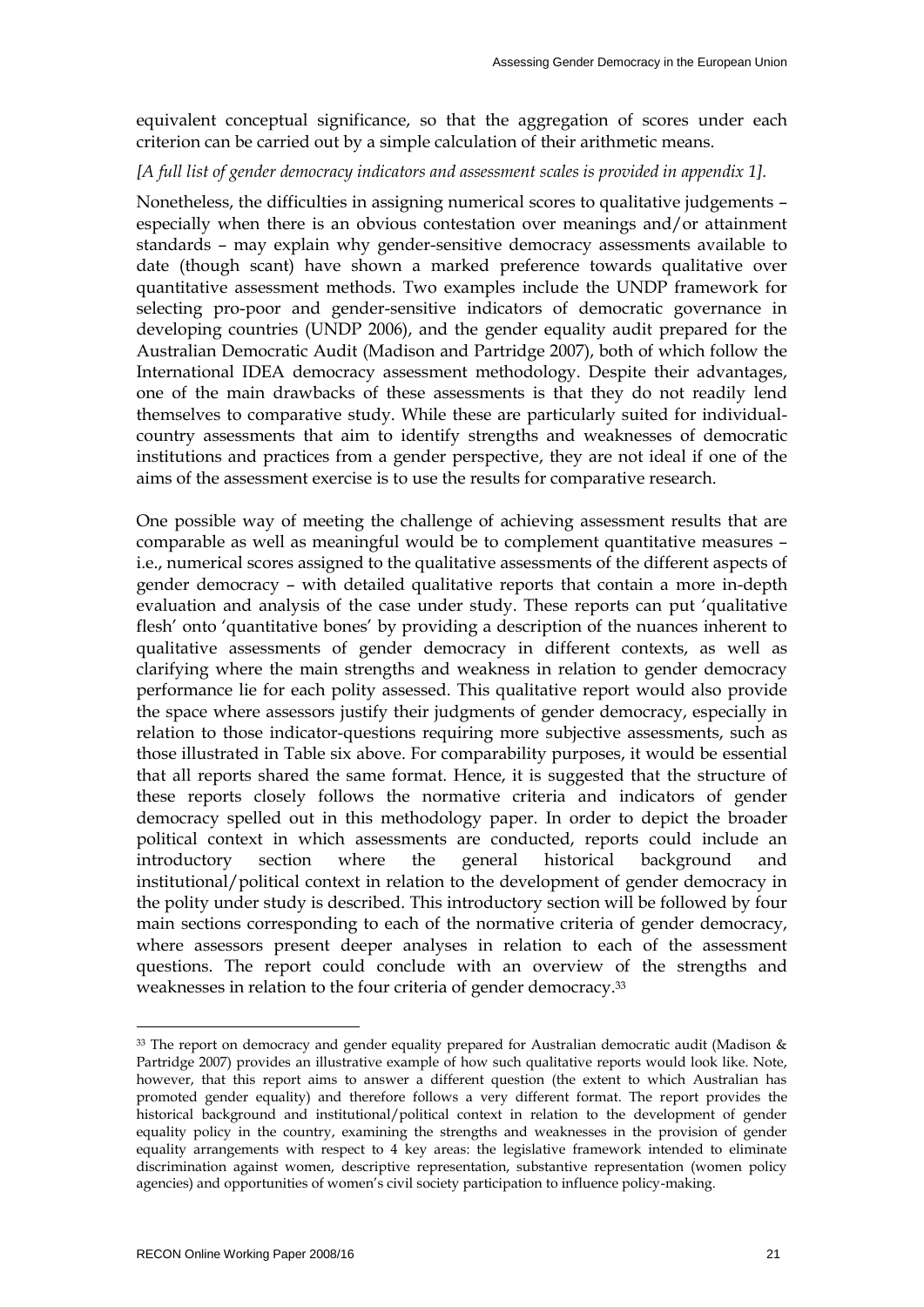# **6. Implementation**

The gender democracy assessment methodology will be tested in a supranational polity – the European Union – and in up to eight national polities, seven of which are current EU member states (Ireland, Hungary, Lithuania, Poland, Spain, Sweden and the United Kingdom) and one EU candidate country (Croatia). After this wave of pilot assessments is completed, a second wave of assessments is planned in another eight EU member states.

Although the methodology framework presented in this paper can in principle be applied to a variety of sites of political deliberation and decision-making, we decided that both first and second wave assessments should focus on parliamentary institutions and debates. This decision was made for strategic reasons; the application of the methodology to other political institutions in addition to legislatures would have brought the assessments to a level of complexity such that their feasibility and comparability would have been seriously compromised.

It needs to be acknowledged, however, that the focus on legislatures brings some limitations to the overall assessment exercise, as it entails that relevant sites of political deliberation and decision-making, such as government ministries and independent public agencies, are not taken into consideration. Yet, if the application of this assessment methodology needs to be restricted for the strategic reasons mentioned above, then the decision to focus on legislatures has the advantage of providing an ideal "window" from which to assess the quality of gender democracy of any given polity. The reasons for this are twofold: First, while it is the case that in contemporary liberal democracies decision-making power is becoming more and more diffused between the legislative and executive branches, parliaments continue to be at the heart of any system of representative democracy, since they are the only political institutions which can lay a claim to represent the people and to embody popular sovereignty. Second, a focus on parliaments is particularly suitable for a gender democracy assessment methodology that devotes special attention to the quality of deliberation from a gender perspective. This is because parliaments have been shown to be more favourable to a more deliberative mode of political decisionmaking than other political institutions of the liberal democratic state (Steiner et al. 2004; Habermas 2005).

The selection of parliamentary debates to be analysed was made according the following criteria:

1) That these debates are conducted in a parliamentary setting; either in a parliamentary committee or in plenary session;

2) That the issues concerning these debates encompass "women"s interests" – i.e., issues that are advocated by women's movements.

3) That the topics of these debates are as similar as possible across the polities assessed, with a view to ensure reliability of results and to facilitate comparative analyses.

Summing up, the methodological framework for assessing gender democracy in the EU presented in this paper has the potential to make a significant contribution to the field of research on gender and democracy, as well as to general democracy evaluation studies. In addition, it is hoped that the results of the assessment studies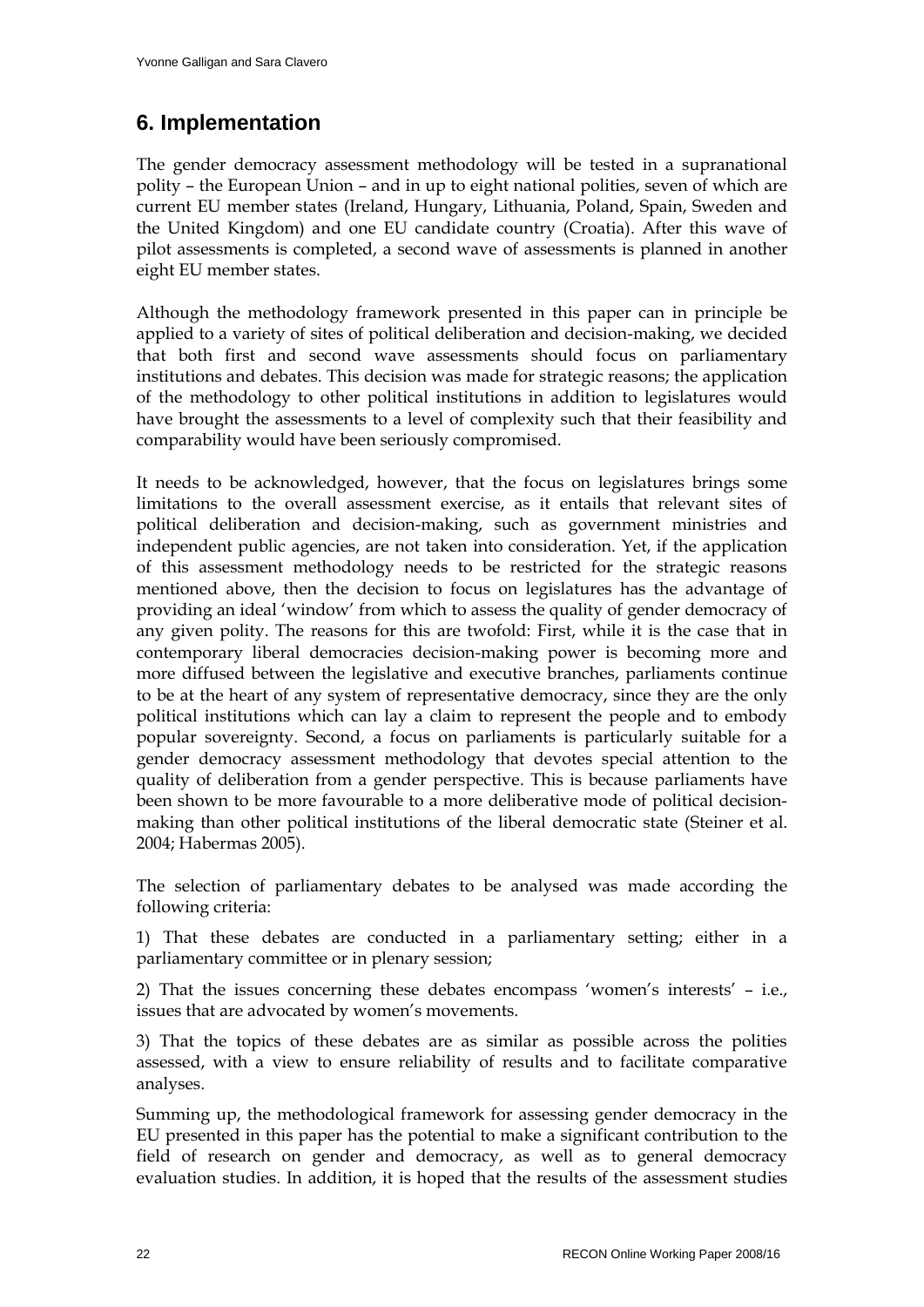undertaken in different polities, together with the comparative analysis of those results, will act to empower women and also to contribute to the process of engendering democracy in the EU. As we have seen, despite its limitations, this assessment methodology offers a number of advantages over other democracy assessment methodologies. First, it derives its indicators of gender democracy performance both from democratic theory and from feminist theory. Second the assessments of gender democracy are mainly based on qualitative judgements undertaken by experts, thus making room for interpretation according to context. Third, the methodology allows for the quantification of these assessments, thus making room for a comparative analysis of results.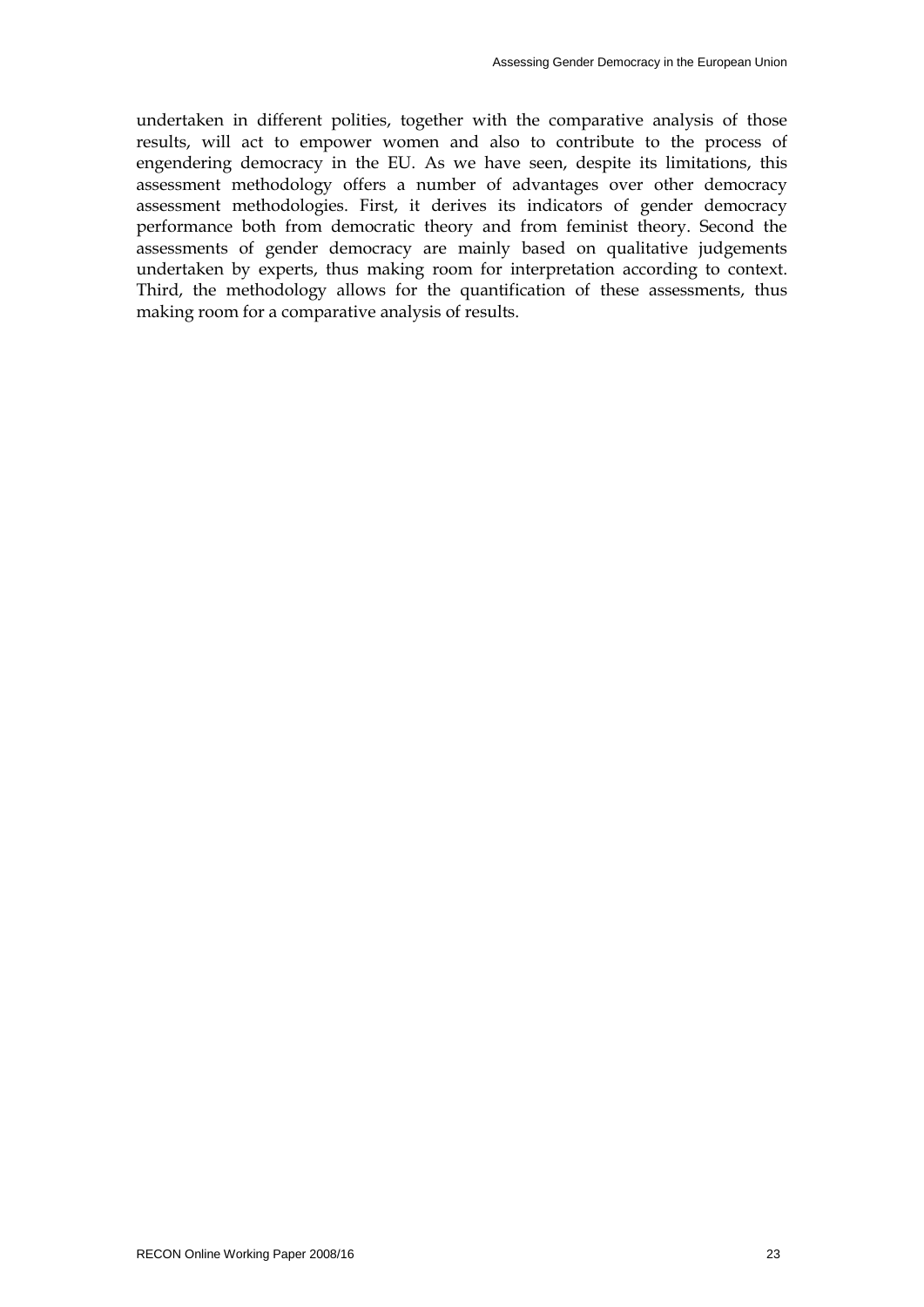# **References**

- Banducci, S. (2005) "Women, elections and European news", ECPR annual conference, Budapest.
- Bächtiger, A. and Steiner, J. (2005) 'Introduction', Acta Politica, 40: 153-168.
- Bächtiger, A., Spörndli, M., Steenbergen, M. and Steiner, J. (2005) "The deliberative dimensions of legislatures', Acta Politica, 40: 225-238.
- Beetham, D. (2004) 'Towards a Universal Framework for Democracy Assessment', Democratization, 11(2): 1-17.
- Beetham, D., Bracking, S., Kearton, I. and Weir, S. (2002) International IDEA Handbook on Democracy Assessment, The Hague: Kluwer Law International.
- Breitenbach, E. and Galligan, Y. (2006) "Measuring Gender Equality: Reflecting on Experiences and Challenges in the UK and Ireland", Policy and Politics, 34 (4): 597-614.
- Childs, S. (2006) "The complicated relationship between sex, gender and the substantive representation of women', European Journal of Women's Studies, 13(1): 7-21.
- Collier, D. and Levitsky, S. (1997) "Democracy with Adjectives: Conceptual Innovation in Comparative Research', World Politics, 49 (3): 430-451.
- Dahl, R. (ed.) (1971) Polyarchy: Participation and Opposition. New Haven and London: Yale University Press.
- De la Porte, C. and Nanz, P. (2004) "The OMC a deliberative democratic mode of governance? The cases of employment and pensions", Journal of European Public Policy, 11(2): 267-288.
- Eriksen, E. O. and Fossum, J. E. (2004) "Europe in search of legitimacy: Strategies of legitimation assessed"International Political Science Review 25 (4): 435-459.
- ― (2002) "Democracy through strong publics in the European Union?", Journal of Common Market Studies, 40(3): 401-424.
- ― (eds) (2000) Democracy in the European Union: Integration through Deliberation?, London: Routledge.
- Fraser, N. (1997) Justice Interruptus: Critical Reflections on the Postsocialist Condition, London: Routledge.
- ― (1998) "Social Justice in the Age of Identity Politics: Redistribution, Recognition and Participation", in: Peterson, G. B. (ed.) The Tanner Lectures on Human Values, vol. 19, The University of Utah Press, pp. 1-67.
- ― (2005) "Reframing Justice in a Globalizing World", New Left Review, 36: 69-88.
- Gutmann, A. and Thompson, D. (eds) (2004) Why Deliberative Democracy? Princeton: Princeton University Press.
- Habermas, J. (ed.) (1998) Between Facts and Norms: Contributions to a Discourse Theory of Law and Democracy, Cambridge: MIT Press.
- ― (2005) "Concluding comments on empirical approaches to deliberative politics", Acta Politica, 40: 384-392.
- Holst, C. (forthcoming) "Gender justice in the European Union: On the importance of normative theory", RECON online working paper.
- Huntington, S. (ed.) (1991) The Third Wave: Democratization in the Late Twentieth Century, Norman: The University of Oklahoma Press.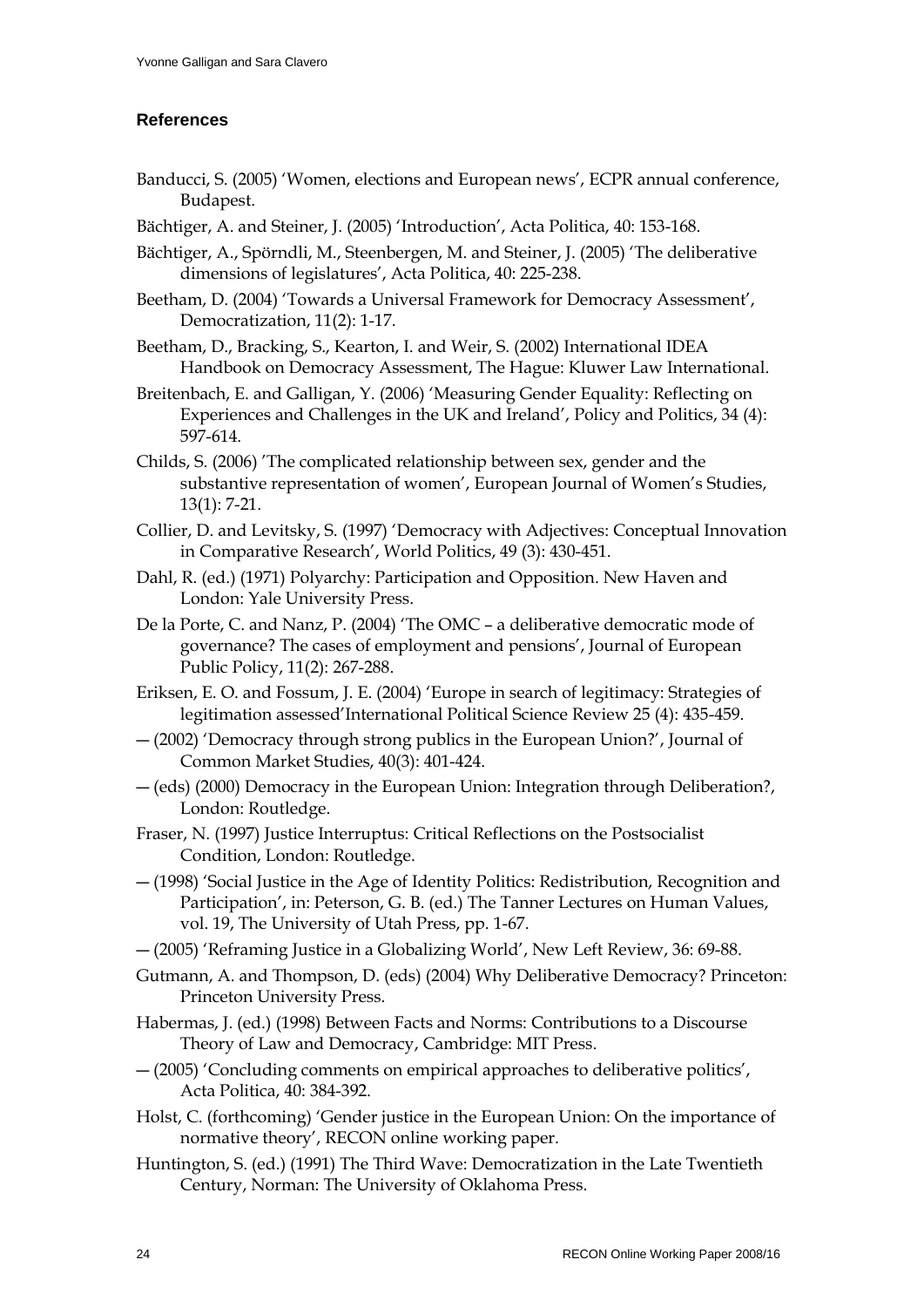- Inglehart, R. and Norris, P. (eds) (2003) Rising Tide: Gender Equality and Cultural Change Around the World. Cambridge: Cambridge University Press.
- Joerges, C. and Neyer, J. (1997) "Transforming strategic interaction into deliberative problem-solving: European comitology in the foodstuffs sector', Journal of European Public Policy, 4(4): 609-625.
- Johnstone, I. (2003) "Security Council deliberations: The power of the better argument", European Journal of International Law, 14(3): 437-480.
- Liebert, U. (1999) 'Gender politics in the European Union: The return of the public', European Studies, 1(2): 197-239.
- Lord, C. (2007) "Contested meanings, democracy assessment and the European Union", Comparative European Politics, 5: 70-86.
- Lovenduski, J. (ed.) (2005) State Feminism and Political Representation, Cambridge: Cambridge University Press.
- Madison, S. and Partridge, E. (2007) How well does Australian democracy serve women? Report Number 9 for the Democratic Audit of Australia, Australian National University, Canberra, available at: <<http://www.democraticaudit.anu.edu.au/focus.htm>>.
- Magnette, P. (2004) "Deliberation or Negotiation? Forging a Constitutional Consensus in the Convention on the Future of Europe', in E. Eriksen, J. Fossum and A. Menendez (eds) Developing a Constitution for Europe, London: Routledge.
- Majone, G. (1998) 'Europe's democratic deficit: The question of standards', European Law Journal, 4(1): 5-28.
- Mansbridge, J. (1999) "Should blacks represent blacks and women represent women? A contingent "yes""" The Journal of Politics, 61(3): 628-657.
- McLaverty, P. and Halpin, D. (2008) "Deliberative drift: The emergence of deliberation in the policy process", International Political Science Review, 29 (2): 197-214.
- Moravcsik, A. (1998) The Choice of Europe: Social Purpose and State Power from Messina to Maastricht, London: Routledge.
- Nanz, P. and Steffek, J. (2005) "Assessing the democratic quality of deliberation in international governance: Criteria and research strategies", Acta Politica, 40: 368- 383.
- Naurin, D. (2007) "Safe enough to argue? Giving reasons in the Council of the EU" ARENA Working Paper 07/ 11, Oslo: ARENA.
- Nelsen, B. and Guth, J. (2000) "Exploring de gender gap: Women, men and public attitudes towards European integration" European Union Politics, 1(3): 267-291.
- Neyer, J. (2006) "The deliberative turn in integration theory", Journal of European Public Policy, 13(5): 779-791.
- Outshoorn, J. and Kantola, J. (eds) (2007) Changing State Feminism, New York: Palgrave Macmillan.

Phillips, A. (1995) The Politics of Presence, Oxford: Clarendon Press.

― (1991) Engendering Democracy, Cambridge: Polity Press.

Sanders, L. (1997) 'Against deliberation' Political Theory, 25(3): 347-366.

Schumpeter, J. (1947) Capitalism, Socialism and Democracy, 3rd ed, New York: Harper & Brothers.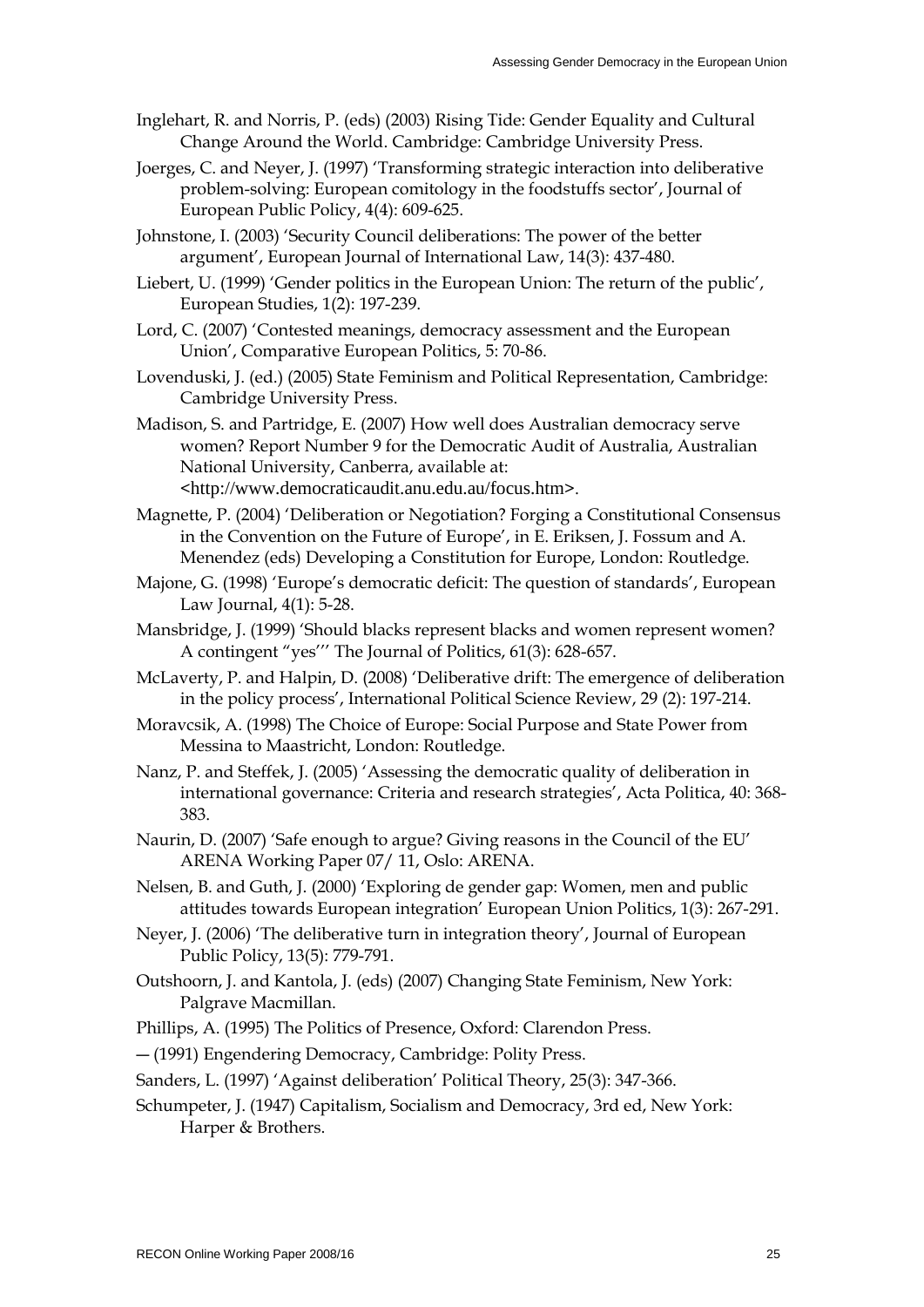- Steenbergen, M., Bächtiger, A., Spörndli, M. and Steiner, J. (2003) "Measuring political deliberation: A discourse quality index", Comparative European Politics, 1: 21- 48.
- Steiner, J., Bächtiger, A., Spörndli, M. and Steenbergen, M. (2004) Deliberative Politics in Action: Analyzing Parliamentary Discourse, Cambridge: Cambridge University Press.
- Stetson, D. M. and Mazur, A. (eds) (1995) Comparative State Feminism, London: Sage.
- Stie, A. E. (2007) "Assessing democratic legitimacy from a deliberative perspective: An analytical framework for evaluating the EU"s second pillar decision-making system", RECON Online Working Paper 07/18, Oslo: ARENA.
- Swers, M. (2002) The Difference Women Make: The Policy Impact of Women in Congress, Chicago: University of Chicago Press.
- Thomas, S. (1994) How Women Legislate, Oxford: Oxford University Press.
- Tungwarara, O. (2006) IDEA"s State of Democracy Assessment Methodology: What We Have Contributed and What We Have Learnt'. Paper delivered at 20th IPSA World Congress, Fukuoka, 11 July, 2006, available at:
	- [<http://arts.anu.edu.au/democraticaudit/papers/20060619\\_ipsa\\_ozias.pdf.](http://arts.anu.edu.au/democraticaudit/papers/20060619_ipsa_ozias.pdf)>.
- UNECA (2005) Striving for Good Governance in Africa, Addis Ababa: UNECA.
- United Nations Development Program (2006) Measuring Democratic Governance: A Framework for Selecting Pro-Poor and Gender-Sensitive Indicators, available at: <[http://www.undp.org/oslocentre/docs06/Framework%20paper%20-](http://www.undp.org/oslocentre/docs06/Framework%20paper%20-%20entire%20paper.pdf) [%20entire%20paper.pdf](http://www.undp.org/oslocentre/docs06/Framework%20paper%20-%20entire%20paper.pdf)>.
- Vanhanen, T. (1997) Prospects of Democracy: A Study of 172 Countries, London and New York, NY: Routledge.
- ― (2000) 'A new dataset for measuring democracy, 1810–1998', Journal of Peace Research, 37(2): 251–265.
- Vogel-Polsky, E. (2000) "Parity Democracy Law and Europe", in Rossilli M. (ed) Gender Policies in the European Union. New York: Peter Lang.
- Young, I. M. (1990) Justice and the Politics of Difference, Princeton: Princeton University Press
- ― (2000) *Inclusion and Democracy*, Oxford: Oxford University Press.
- ― (2001) "Activists challenges to deliberative democracy" Political Theory 29(5): 670- 690.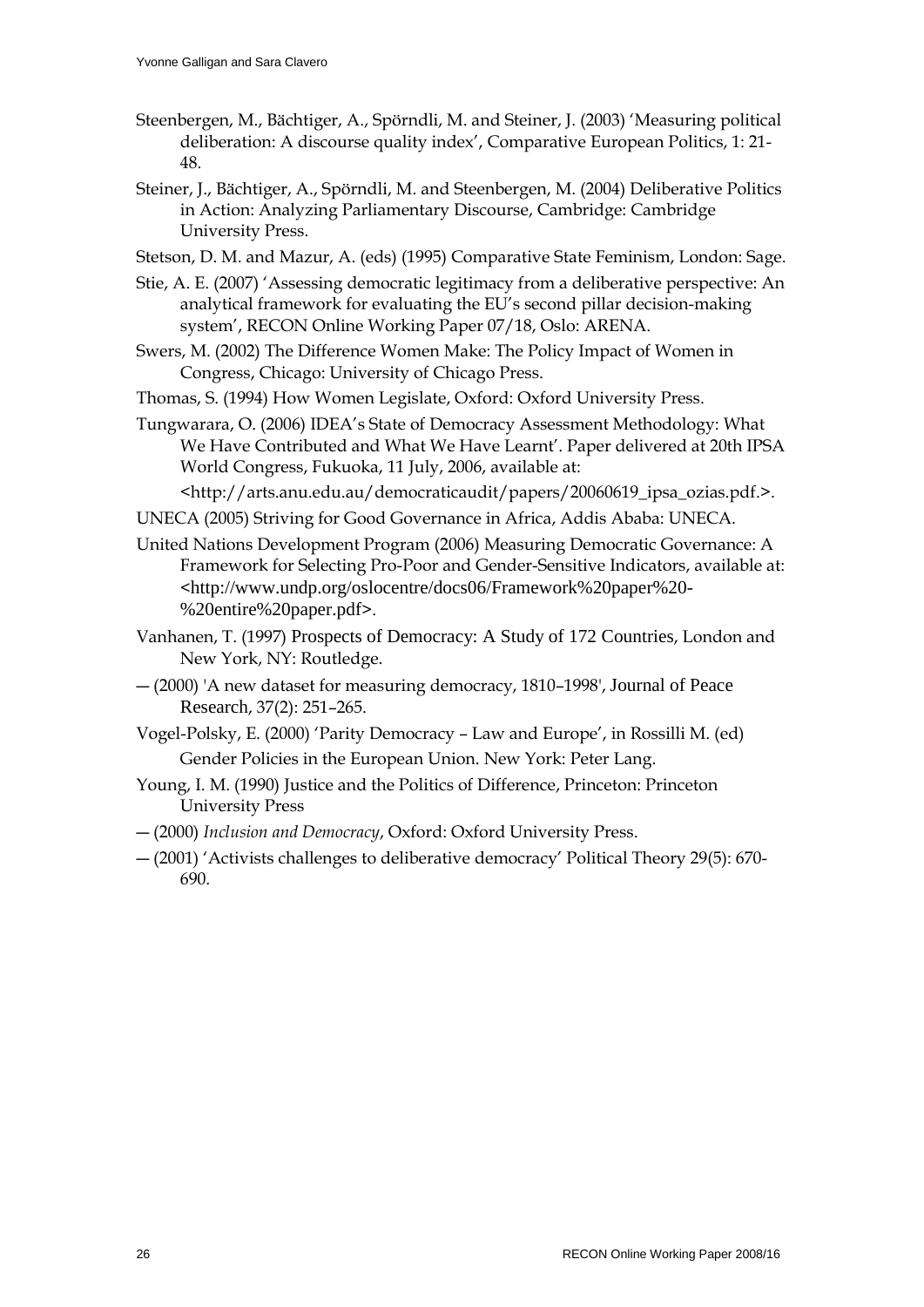## **Appendix 1 – Indicators and measuring scales**

## **Inclusion**

- 1. To what extent is there a balanced representation of women and men in deliberative arenas?
	- 3. 40-60 per cent
	- 2. 30-39 per cent
	- 1. 20-29 per cent
	- 0. < 20 per cent
- 2. To what extent is there a balanced participation of women and men at elections?

2. There is no significant gender gap in voter-turn out at elections (less than 5 points)

- 1. There is a gap between 5-9 points
- 0. There is a gender gap of 10 per cent points or higher
- 3. How accessible are formal political institutions to women"s civil society organisations seeking to influence decision-making?
	- 3. Women"s organisations have the right to speak and submit documentation
	- 2. Women"s organisations have the right to submit documentation only
	- 1. Women"s organisations have right of access as observers only
	- 0. Women"s organisations have no right of access
- 4. To what extent are women"s interests and perspectives included in political deliberation?

2. Full inclusion: The interests and perspectives voiced by women"s organisations are incorporated to the deliberative agenda

1. Partial inclusion: Only some interests and perspectives voiced by women"s organisations are incorporated to the deliberative agenda

0. No inclusion: The interests and perspectives voiced by women"s organisations are not incorporated to the deliberative agenda.

5. What is the extent of women"s membership in political parties and nongovernmental organisation compared to men's?

## **Political equality**

6. What is the extent of provisions aimed at attaining a gender-balance representation in deliberation and decision-making?

3. There are sufficient provisions for attaining a gender-balance representation in deliberation and decision-making

2. There are a number of provisions, however these are insufficient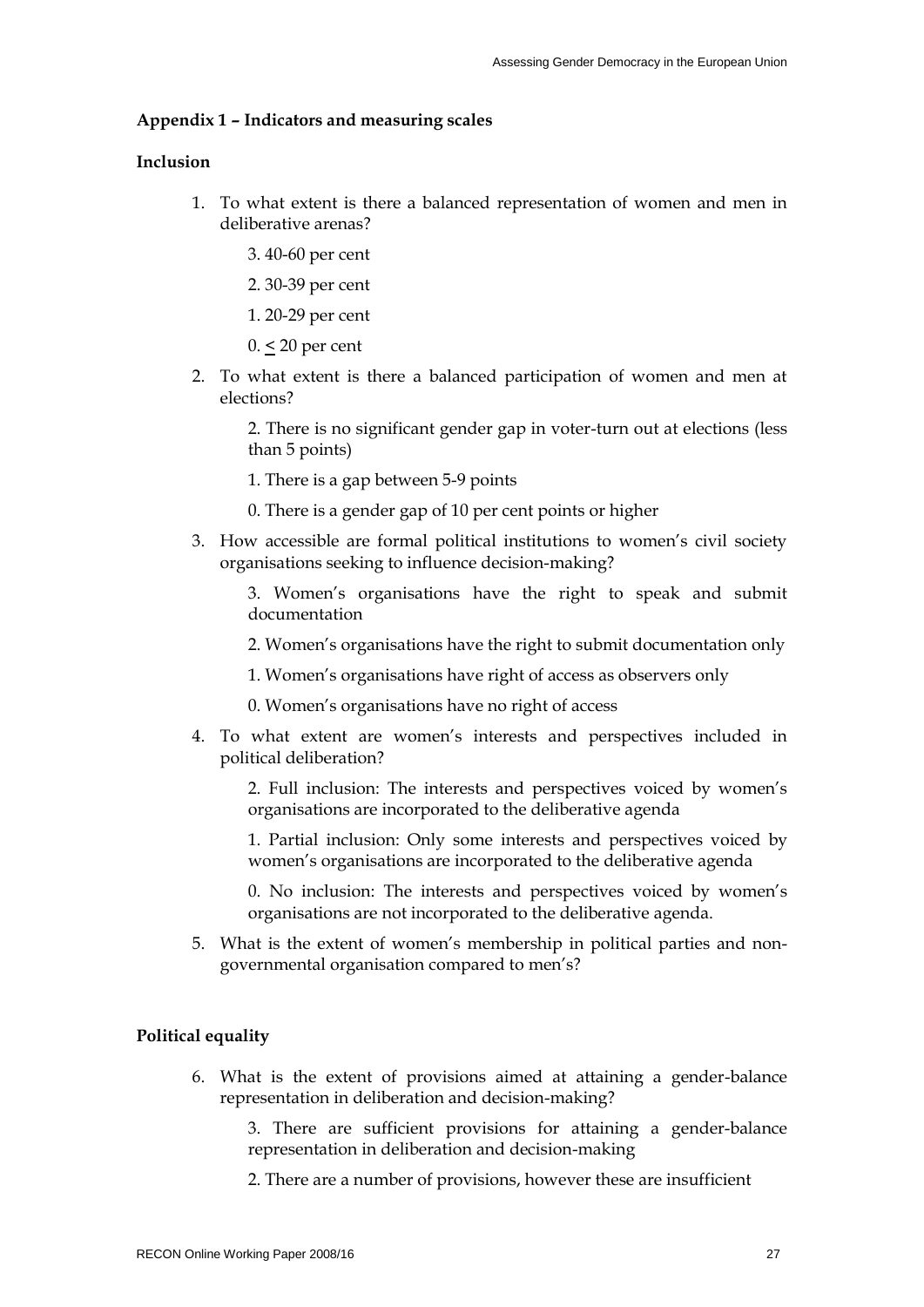- 1. Provisions are very limited in scope
- 0. Provisions are non-existing
- 7. What is the extent of gender-friendly provisions in place aiming to facilitate the work of women representatives in deliberation and decisionmaking?

3. There are sufficient provisions in place aimed at facilitating the participation of female representatives in deliberative arenas

2. There are a number of provisions, however these are insufficient

1. Provisions are very limited in scope

- 0. Provisions are non-existent
- 8. Are there institutionalised deliberative sites for discussing women"s interests prior to decision-making on gender-sensitive issues?

2. There are formally assigned deliberative sites to discuss women"s interests prior decision-making (e.g., committee on women"s rights and gender equality)

1. There are only informal deliberative sites to discuss women"s interests prior decision-making.

 0. There are neither formal nor informal deliberative sites to discuss women"s interests prior decision-making

9. How far does the state support women"s organisations seeking to influence decision-making?

2. There is a sufficient level of state support for women"s organisations seeking to influence decision-making

1. The level of state support for women"s organisations seeking to influence political decision-making is partial or insufficient

0. The level of state support for women"s organisations seeking to influence political decision-making is a very limited or non-existent

# **Publicity and Accountability**

10. Do women"s organisations and the public have access to policy proposals?

2. Women"s organisations and the public have access to both background documents and policy documents

1. Women"s organisations and the public have access to background documents only

- 0. Women"s organisations have no access to policy documentation
- 11. How far do political parties/groups clearly articulate their positions and proposals on gender equality and justice in party manifestos?

3. Gender equality positions/proposals are mainstreamed throughout

2. There is a specific section on positions/proposals on gender equality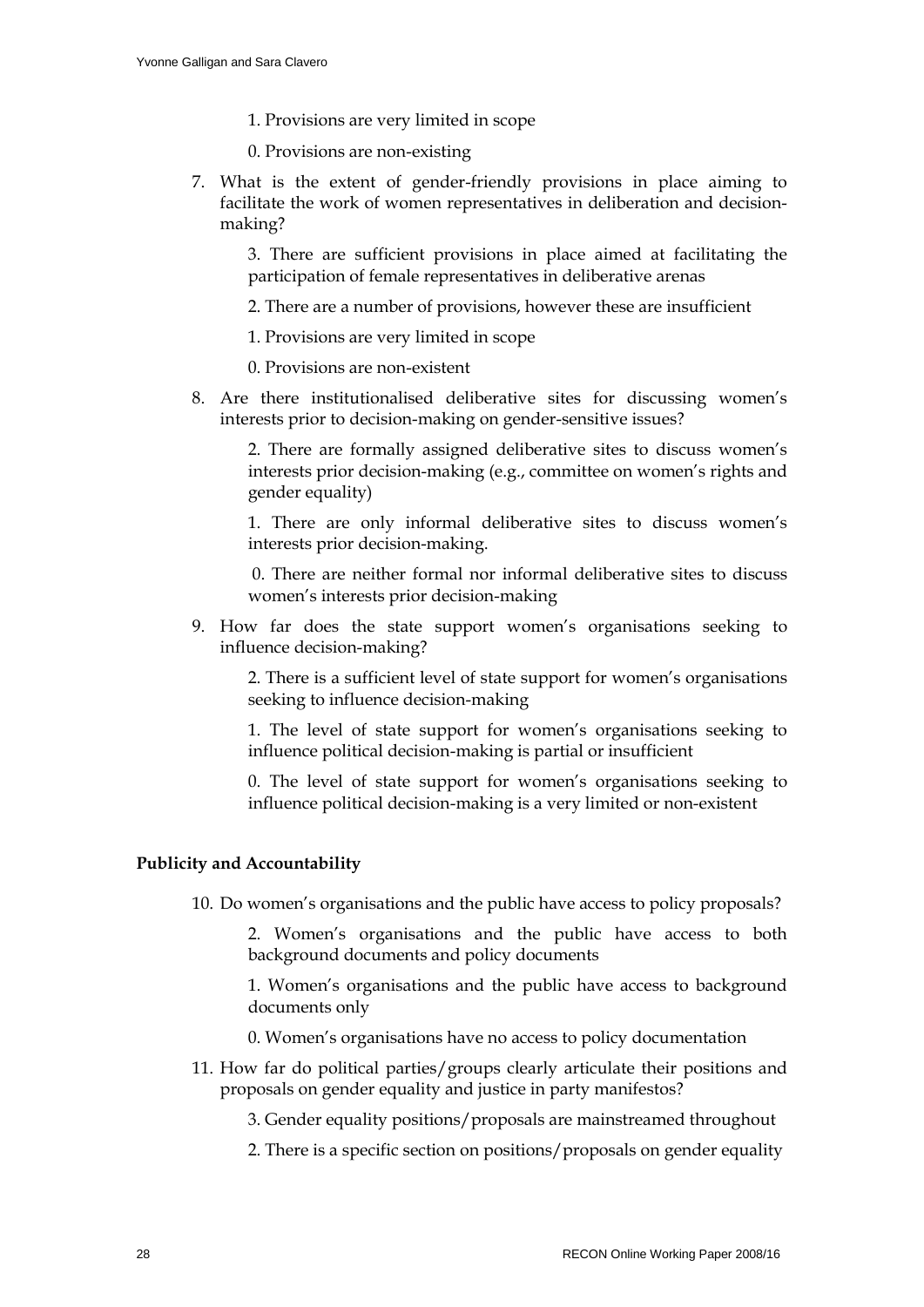1. Positions/proposals on gender equality are subsumed under other aims

- 0. Positions/proposals on gender equality are absent
- 12. Are there are open sessions, live broadcasts or minutes available after sessions on gender-sensitive issues
	- 2. At least two of the above are available
	- 1. Only one of the above available is available
	- 0. None of the above is available
- 13. To what extent do women"s organisations seeking influence in political decision-making make their aims, objectives, strategies and activities widely available to the public?

3. Exhaustive information about these organisations is available on their websites

- 2. There is information available on the websites, but this is only partial
- 1. Information is only available upon request
- 0. Information is not made available
- 14. Are there mechanisms for rendering decision-makers accountable for upholding gender equality commitments?

3. There are sufficient mechanisms in place for rendering decisionmakers accountable for upholding gender equality commitments

2. There are a number of mechanisms in place, however these are insufficient

- 1. Mechanisms are very limited in scope
- 0. Mechanisms are non-existent

### **Recognition and equal respect**

15. To what extent do participants in deliberation show respect for the groups affected by the decision?

2. Participants show recognition for the groups affected by the decision

1. Participants show neutrality towards the groups affected by the decision

0. Participants show no respect towards groups affected by the decision (e.g., negative remarks)

16. How far are arguments provided by representatives of women"s interests are acknowledged and considered in the course of deliberation?

2. Arguments are acknowledged and explicitly valued

1. Arguments are ignored or degraded

0. Arguments are acknowledged but no positive or negative statements are given about them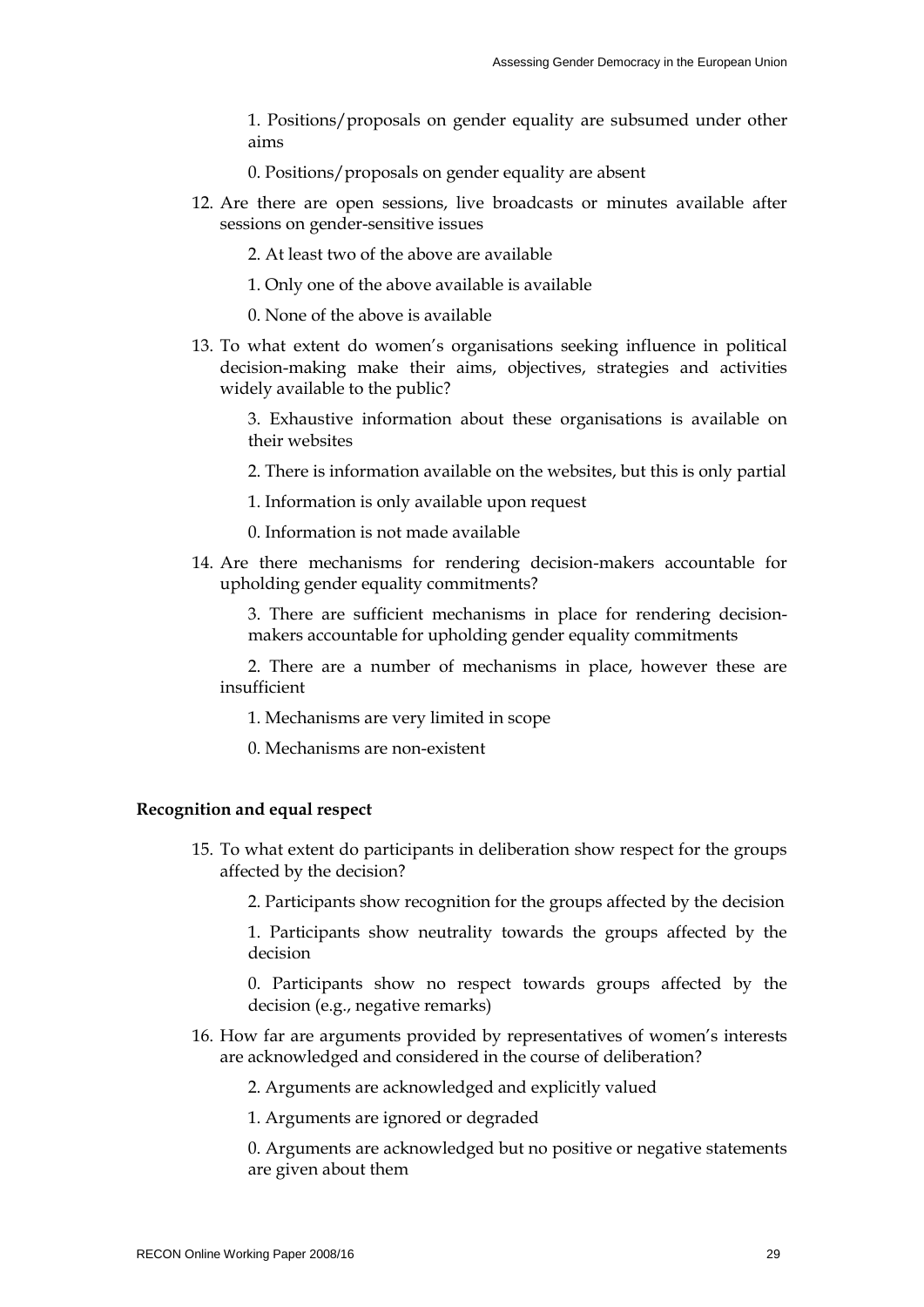17. How far are demands from representatives of women"s interests justified in terms of the 'public good'?

2. There is an explicit reference to the public good and this is conceived in terms of the difference principle

1. There is an explicit reference to the public good, but this is conceived in utilitarian terms

0. There is either no explicit reference to the public good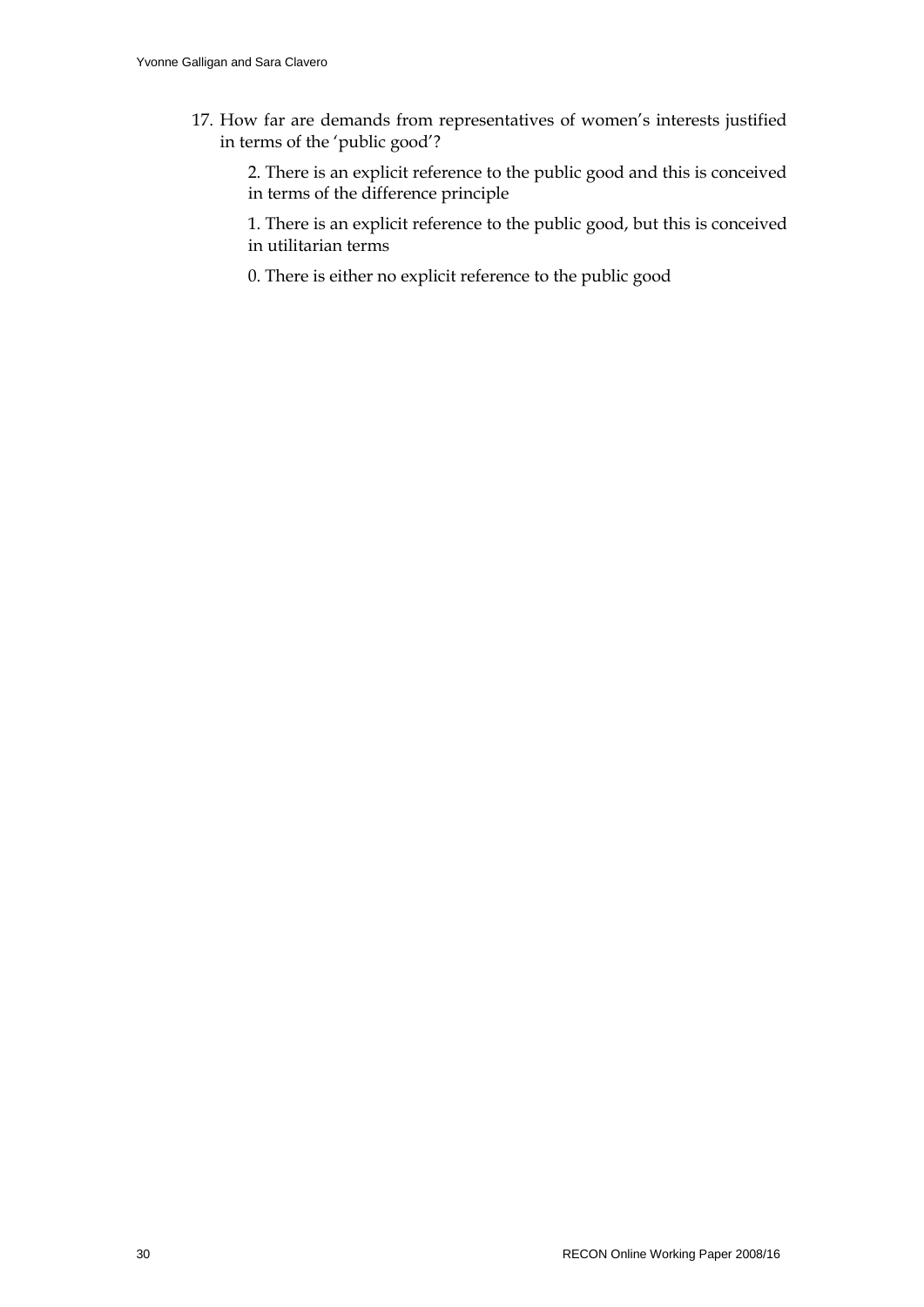## **RECON Online Working Papers**

#### 2008/16 Yvonne Galligan and Sara Clavero **Assessing Gender Democracy in the European Union** A Methodological Framework

2008/15 Agustín José Menéndez **Reconstituting Democratic Taxation in Europe** The Conceptual Framework

#### 2008/14

Zdzisław Mach and Grzegorz Pożarlik **Collective Identity Formation in the Process of EU Enlargement** Defeating the Inclusive Paradigm of a European Democracy?

#### 2008/13

Pieter de Wilde **Media Coverage and National Parliaments in EU Policy-Formulation** Debates on the EU Budget in the Netherlands 1992-2005

#### 2008/12

Daniel Gaus **Legitimate Political Rule Without a State?** An Analysis of Joseph H. H. Weiler"s Justification of the Legitimacy of the European Union Qua Non-Statehood

#### 2008/11

Christopher Lord **Some Indicators of the Democratic Performance of the European Union and How They Might Relate to the RECON Models**

2008/10 Nicole Deitelhof **Deliberating ESDP** European Foreign Policy and the International Criminal Court

2008/09 Marianne Riddervold **Interests or Principles?** EU foreign policy in the ILO 2008/08 Ben Crum **The EU Constitutional Process** A Failure of Political Representation?

2008/07

Hans-Jörg Trenz **In Search of the European Public Sphere** Between Normative Overstretch and Empirical Disenchantment

#### 2008/06

Christian Joerges and Florian Rödl **On the "Social Deficit" of the European Integration Project and its Perpetuation Through the ECJ Judgements in**  *Viking* **and** *Laval*

#### 2008/05

Yvonne Galligan and Sara Clavero **Reserching Gender Democracy in the European Union** Challenges and Prospects

2008/04 Thomas Risse and Jana Katharina Grabowsky **European Identity Formation in the Public Sphere and in Foreign Policy**

2008/03 Jens Steffek **Public Accountability and the Public Sphere of International Governance**

2008/02 Christoph Haug **Public Spheres within Movements** Challenging the (Re)search for a European Public Sphere

2008/01 James Caporaso and Sidney Tarrow **Polanyi in Brussels** European Institutions and the Embedding of Markets in Society

2007/19 Helene Sjursen **Integration Without Democracy?** Three conceptions of European Security Policy in Transformation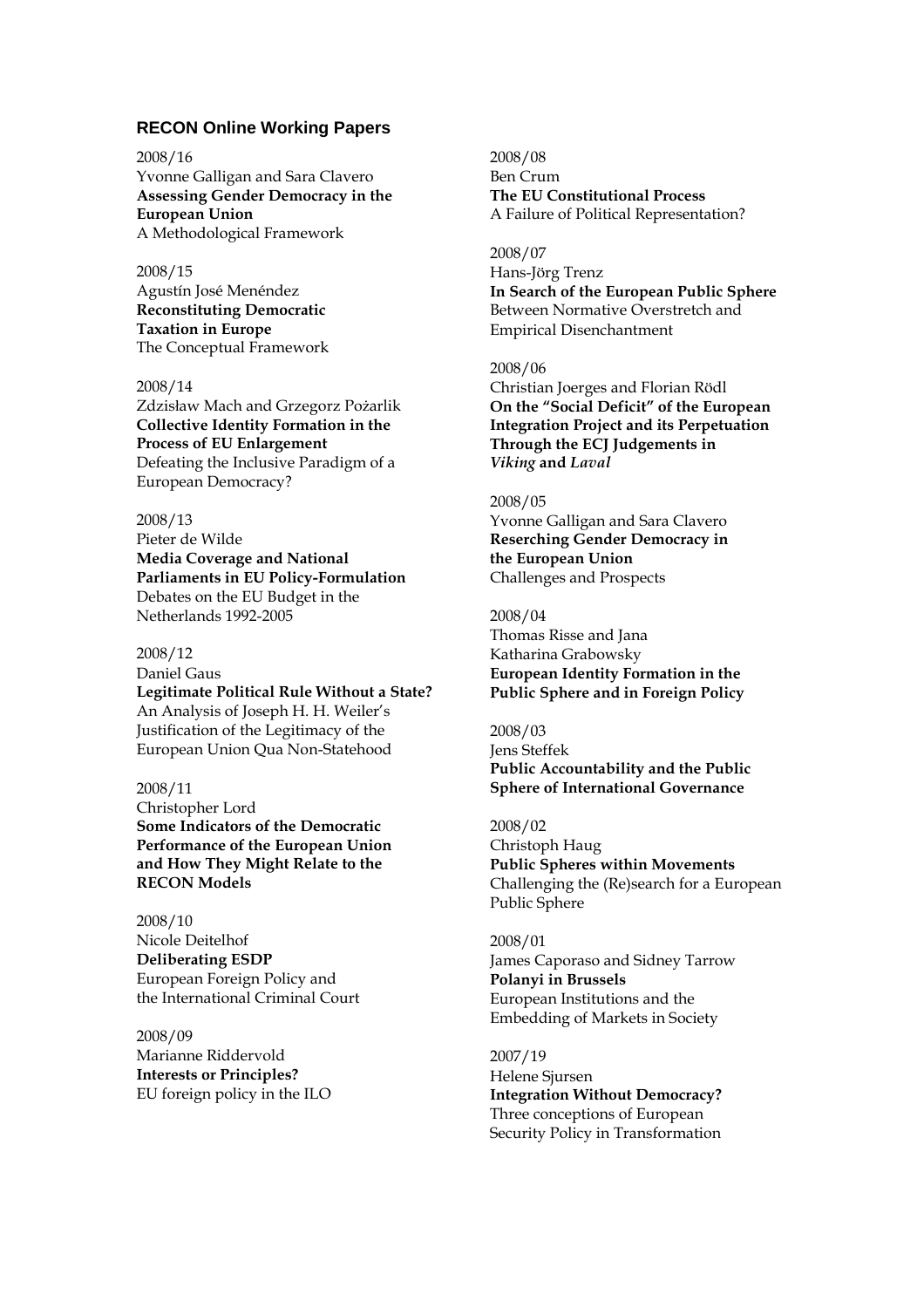2007/18 Anne Elizabeth Stie **Assessing Democratic Legitimacy From a Deliberative Perspective** An Analytical Framework for Evaluating the EU"s Second Pillar Decision-Making System

#### 2007/17

Swantje Renfordt **Do Europeans Speak With One Another in Time of War?** Results of a Media Analysis on the 2003 Iraq War

2007/16 Erik Oddvar Eriksen and John Erik Fossum **A Done Deal? The EU"s Legitimacy Conundrum Revisited**

2007/15 Helene Sjursen **Enlargement in Perspective** The EU"s Quest for Identity

2007/14 Stefan Collignon **Theoretical Models of Fiscal Policies in the Euroland** The Lisbon Strategy, Macroeconomic Stability and the Dilemma of Governance with Governments

2007/13 Agustín José Menéndez **The European Democratic Challenge**

2007/12 Hans-Jörg Trenz **Measuring Europeanisation of Public Communication** The Question of Standards

2007/11 Hans-Jörg Trenz, Maximilian Conrad and Guri Rosén **The Interpretative Moment of European Journalism**  The Impact of Newspaper Opinion Making in the Ratification Process

2007/10 Wolfgang Wagner **The Democratic Deficit in the EU"s Security and Defense Policy – Why Bother?**

2007/09 Helene Sjursen **"Doing Good" in the World?** Reconsidering the Basis of the Research Agenda on the EU"s Foreign and Security Policy

2007/08 Dawid Friedrich **Old Wine in New Bottles?**  The Actual and Potential Contribution of Civil Society Organisations to Democratic Governance in Europe

2007/07 Thorsten Hüller **Adversary or "Depoliticized" Institution?**  Democratizing the Constitutional Convention

2007/06 Christoph Meyer **The Constitutional Treaty Debates as Revelatory Mechanisms**

Insights for Public Sphere Research and Re-Launch Attempts

2007/05 Neil Walker **Taking Constitutionalism Beyond the State**

2007/04 John Erik Fossum **Constitutional Patriotism** Canada and the European Union

2007/03

Christian Joerges **Conflict of Laws as Constitutional Form**  Reflections on International Trade Law and the *Biotech* Panel Report

2007/02 James Bohman **Democratizing the Transnational Polity** The European Union and the Presuppositions of Democracy

2007/01 Erik O. Eriksen and John Erik Fossum **Europe in Transformation** How to Reconstitute Democracy?